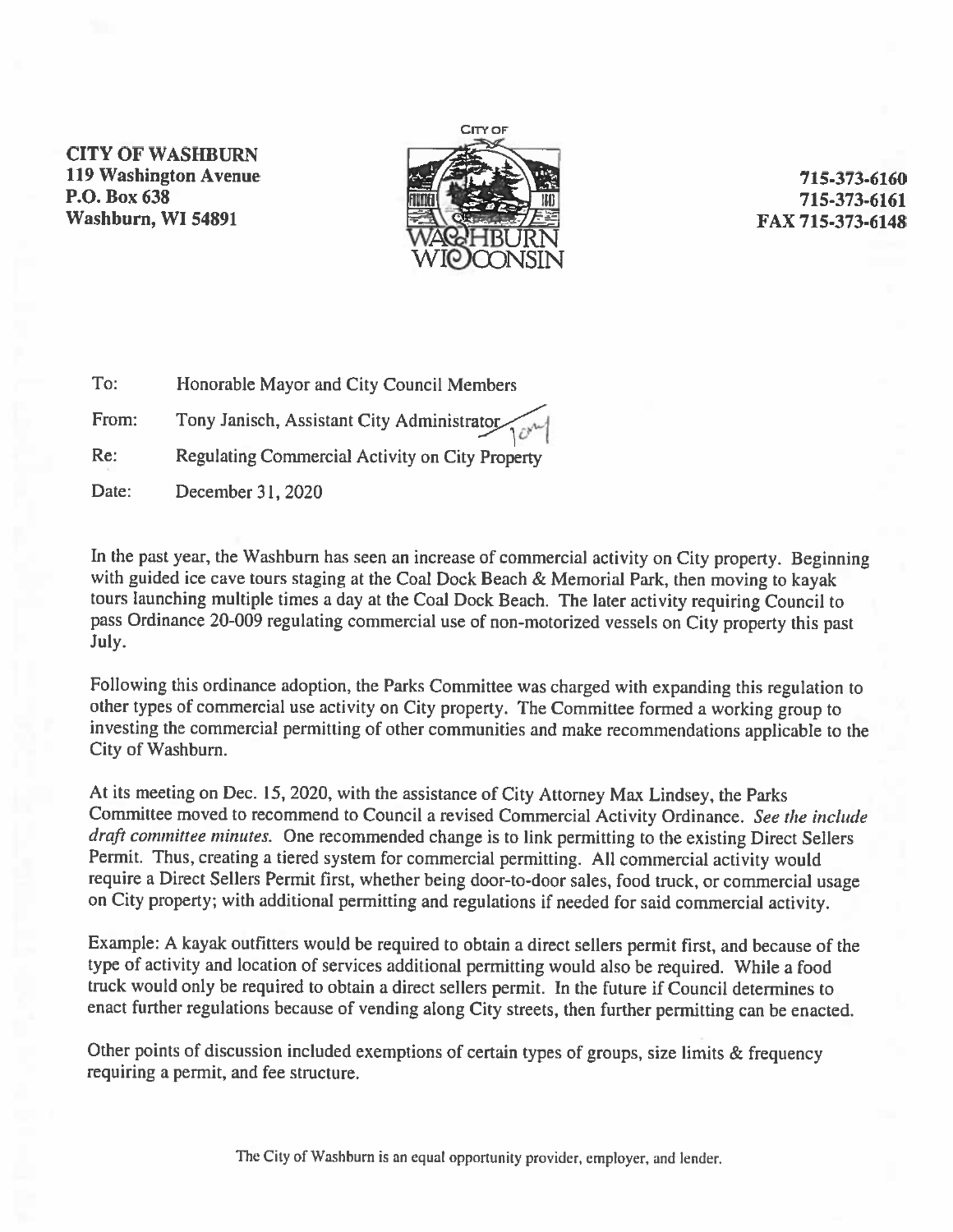# **CITY OF WASHBURN** Ordinance No. 21-002

An ordinance adopted by the Common Council for the City of Washburn at its regular meeting of January 11, 2021, for the purpose of amending Title 7, Chapter 11, of the City's Code of Ordinances to regulate commercial activity on City Property.

## 1. Amend Title 7, Chapter 4 as follows:

### Sec. 7-4-1 **Registration Required**

It shall be unlawful for any direct seller or vendor to engage in direct sales or conduct any operations, solicitations, or providing of services within the City of Washburn without being registered for that purpose and complying with the general conduct requirements as provided herein and as provided in Title 7, Chapter 11, if applicable.

### Sec. 7-4-2 **Definitions**

Direct Seller ("transient merchant") means any individual who, for him/herself, or for  $(a)$ a partnership, association or corporation, sells, *distributes, provides, or offers goods or services*, including but not limited to rentals, tours, demonstrations and/or instruction or use of bikes. ships, boats, kayaks, canoes, paddleboards or like vessels, whether or not such individual has. carries or exposes for sale a sample of the subject of such sale or service and whether or not he is collecting advance payment on such sales or not, or takes sales orders for the later delivery of goods or services at any location other than the permanent business place or residence of said individual, partnership, association or corporation, and shall include, but not be limited to, peddlers, solicitors and transient merchants. The sale of goods includes donations required by the direct seller for the retention of goods by a donor or prospective customer.

Vendor means any individual, whether a resident of the City or not, who offers for sale or  $(i)$ otherwise provides food, beverages, goods, merchandise, delivery, or for services to be performed immediately or in the future, from a certain location that is not within a building or a structure for which a certificate of occupancy is required by the City. This term applies to businesses that utilize City Property for access to Lake Superior to provide services in or upon the Lake. This term shall not apply to businesses that operate from within a building or structure within the City for which a certificate of occupancy is required and also displays or sells food. beverages, goods, merchandise, etc. or provides services directly outside the building or structure in which the business operates.

City Property means real property situated in the City of Washburn, which is owned by  $(i)$ the City of Washburn, including parks, beaches, playgrounds, recreational/sports fields, but shall not include sidewalks, streets, highways, and alleyways.

## Sec. 7-4-3 Exemptions.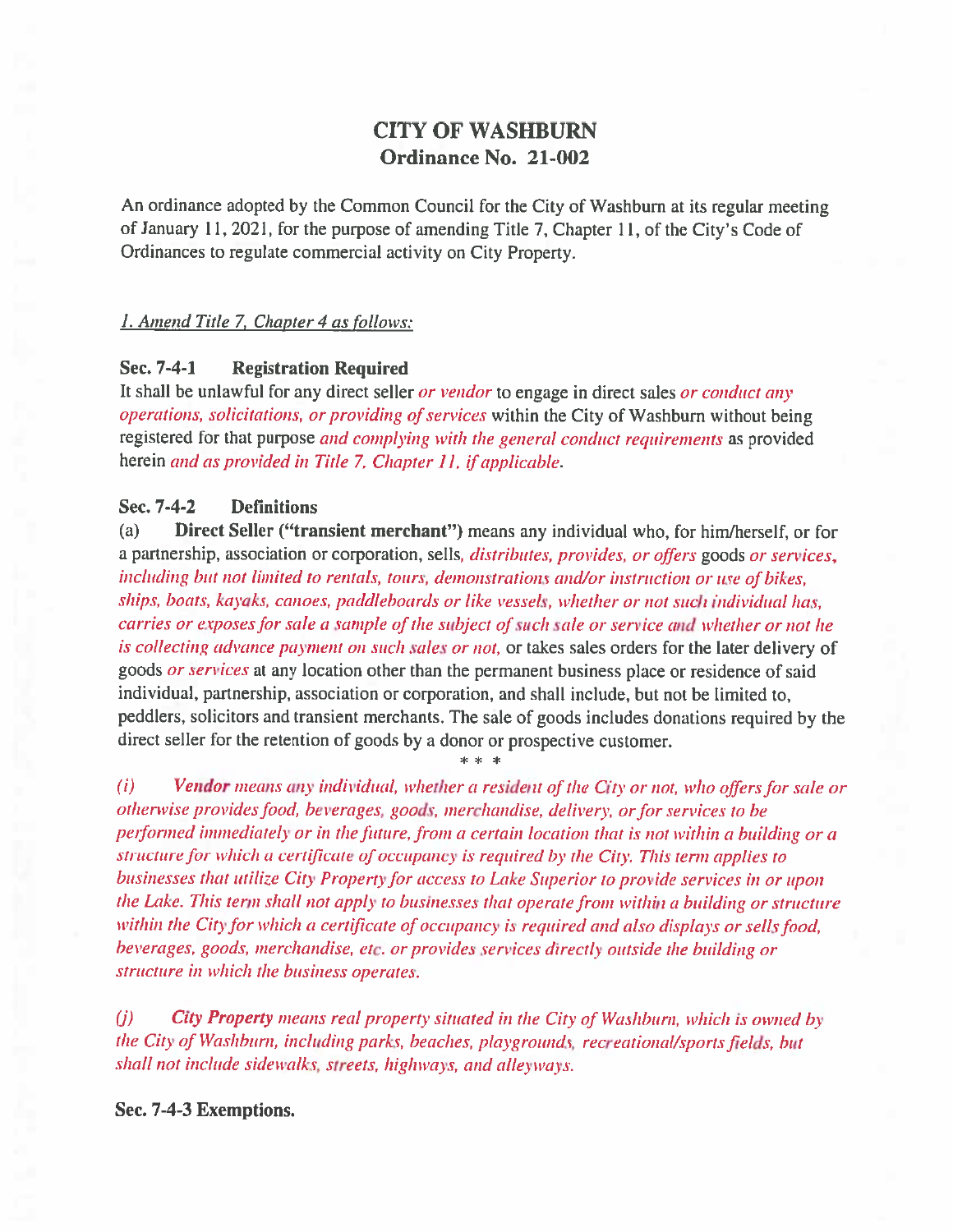(a) The following shall be exempt from all provisions registration requirements of this Chapter:

(7) Any person selling or offering for sale a service unconnected with the sale or offering for sale of goods. Any Vendor or Direct Seller providing services, goods, food, beverages, or merchandise to less than four (4) people, customers, or businesses per day, and less than ten  $(10)$  per month.

\* \* \*

(12) Any religious *or educational* organizations for which there is provided proof of taxexempt status pursuant to Sec.  $501(c)(3)$  of the United States Internal Revenue Code shall be exempt from the requirements set forth in Section 7-4-4(a) and (c). The provisions of Subsection  $(a)(11)$  above shall be applicable to such organizations.

\*\*\*

 $(14)$  Any other organization that has a separate recreational use agreement with the City of Washburn.

### **Commercial Activity on City Property** Sec. 7-4-11

Any Direct Seller or Vendor operating on any City Property shall also comply with the requirements of Title 7, Chapter 11 of the City of Washburn Ordinances.

## 2. Delete the existing Title 7, Chapter 11, and replace with the following:

# **Commercial Activity on City Property**

### Sec. 7-11-1 **Purpose**

The purpose of this chapter is to provide additional regulation for Direct Sellers and Vendors providing, selling, or offering to sell goods or services on City of Washburn property.

#### Sec. 7-11-2 Definitions.

The definitions provided in Title 7, Chapter 4 of the City of Washburn Ordinances are incorporated into this Chapter.

### Sec. 7-11-3 **Commercial Use Permit Process**

(a) Permit. A Commercial Authorization Permit ("CAP") shall be required from the City Clerk or designee for any Direct Seller or Vendor to operate on City Property, unless exempt from registration pursuant to Section 7-4-3. A CAP shall expire on December 31<sup>st</sup> of the year issued, unless otherwise provided in the permit.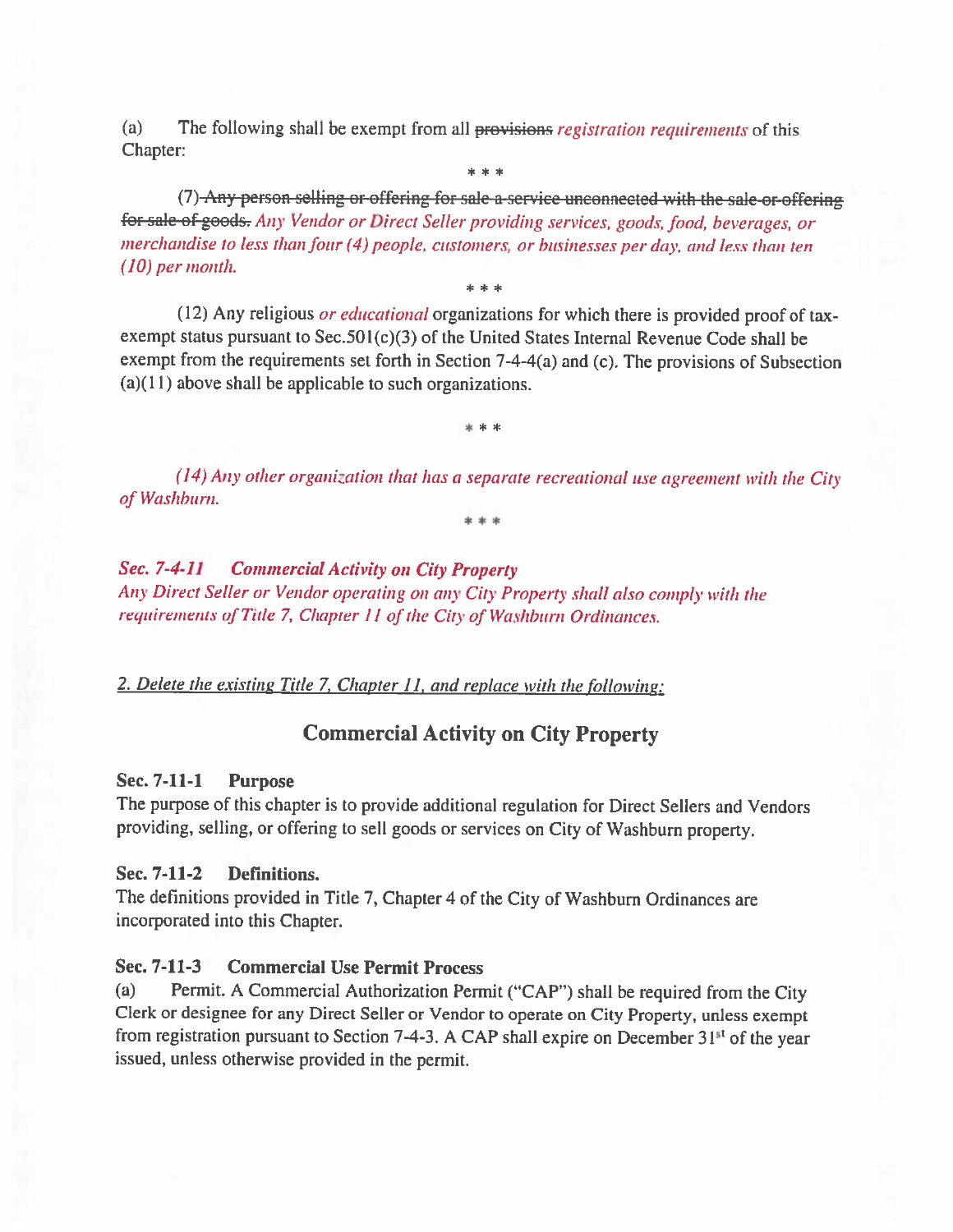(1) Application. A person seeking issuance of a permit hereunder shall file an application with the City Clerk, which will be on the same application form as required under Section 7-4-4. The application shall include all of the information required in Section 7-4-4, plus:

(i) Federal and state tax identification number, if applicable.

(ii) The applicant's general liability insurance information.

(iii) The names of any employees, agents, guides, officers, or other individuals associated with the activity conducted on City Property.

(iv) The number of vehicles, vessels, boats, nonmotorized vehicles ("NMV"), or other goods or products that the applicant intends to use on City property; and

(v) Any other information required to aid in the permit process.

(2) Fees. Each application shall be submitted with the required fees prior to consideration of the permit process. The fees required for a CAP shall be as designated in the fee schedule established pursuant to Section 1-3-1.

(3) Standards for issuance. The City Clerk or designee shall issue a CAP in consideration of the following:

(i) The commercial use will not interfere with or unreasonably detract from the general public enjoyment of the City Property or promotion of public health, welfare, safety and recreation;

(ii) The commercial use is not reasonably anticipated to incite disorderly conduct; and (iii) The application is complete with all required information, including insurance information on file.

(iv) Depending on the classification of goods or services provided (as defined in the City's Commercial Authorization Permit Information Guidelines, which will be provided to the applicant), the commercial use complies with all requirements of said guidelines for the type of business conducted.

(4) Issuance. The City Clerk or designee shall issue or deny the CAP within five business days of receiving the application. Denials shall be clarified in writing and state the reasons for such.

(5) Appeal. The applicant may appeal the denial of a permit pursuant to  $\S$  4-1-1 of the City of Washburn Ordinances.

(6) Financial Qualifications. To apply to the City for the issuance of a commercial use permit, the applicant shall not at the time of such application, owe the City:

(i) Any delinquent real estate taxes, delinquent personal property taxes, or any interest or penalty due thereon; or

(ii) Any unpaid forfeiture or fee which has been unpaid for 60 days or more; or (iii) Money on a judgment in favor of the City and against the applicant or a corporation, limited liability company, partnership, joint venture, trust estate or any other entity in which that person is a shareholder, director, officer, owner, member, agent, trustee, representative manager, employee, consultant, advisor or the holder of any other right, title or interest, which has been unpaid for 60 days or more.

(7) The City may revoke a permit issued under this Chapter from the holder who, after 60 days' notice, fails to pay any of the financial obligations listed in  $\S$  7-11-3(6) of this ordinance.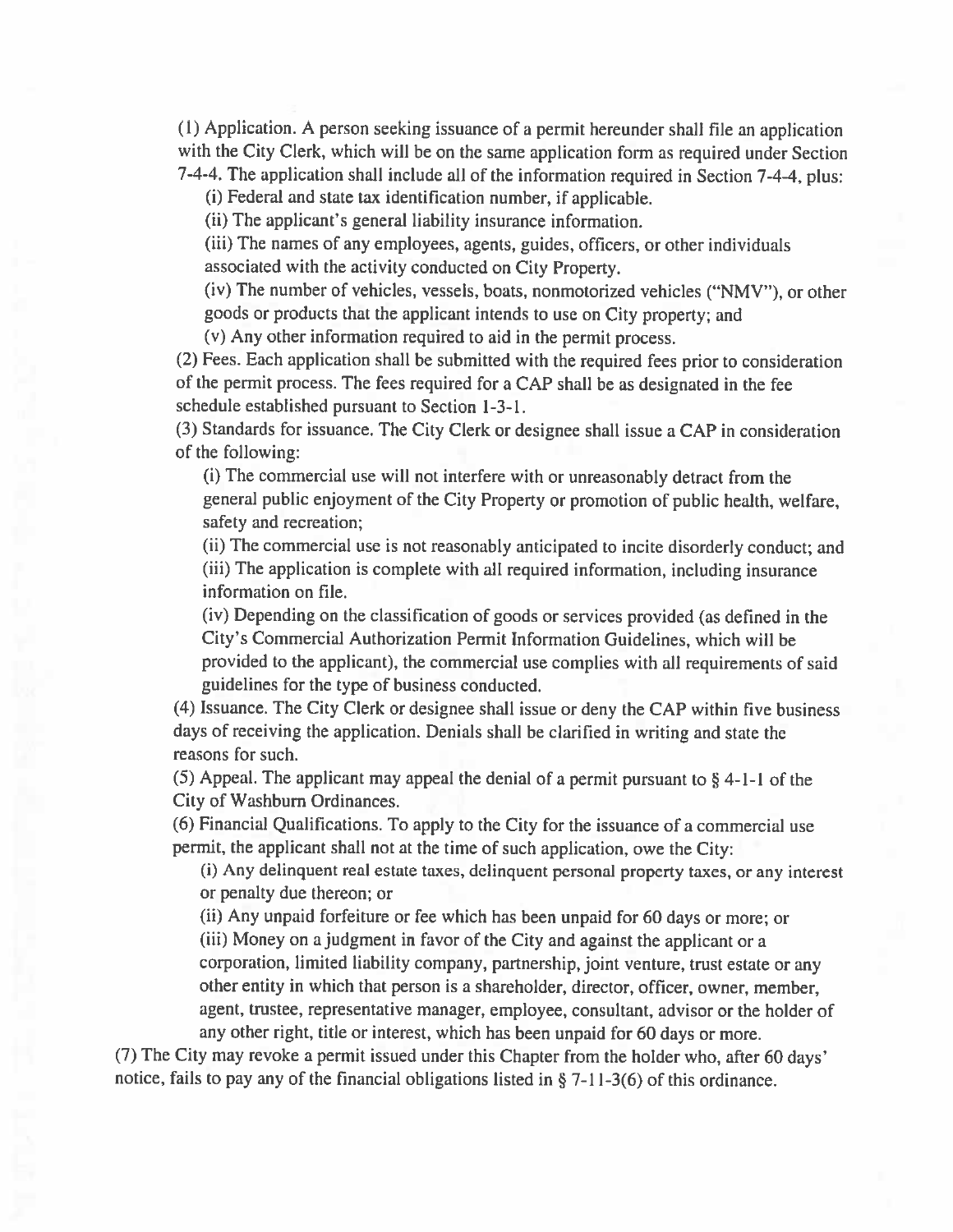### Sec. 7-11-4 Equipment, NMV, Vehicles, and Other Products or Goods on City Property

- $(a)$ No equipment, NMV, vehicles, and other products or goods shall be left overnight on City Property, unless otherwise authorized in the permit.
- $(b)$ **Assumption of Risks.**

(1) The City hereby notifies persons who decide to leave any goods, products, or other items unattended on City property that such items are very exposed to harm and are at substantial risk of being stolen, damaged or destroyed by persons, animals, or other perils or forces of nature, some of which are foreseeable and some of which are not foreseeable. (2) Unattended goods, products, or other items, although situated on City property, are not within the possession, custody or control of the City nor are they under the City's supervision, so the City does not accept or assume any responsibility, obligation or liability in respect to the protection of such goods, products, or other items. (3) A person who makes a voluntary decision to leave any goods, products, or other items

unattended on City property shall be deemed:

(i) To have assumed and accepted all risks associated therewith including, but not limited to those involving theft, damage, destruction and loss of such goods, products, or other items: and

(ii) To have covenanted not to sue or assert any claim or cause of action, of any nature or kind against the City or any of its supervisors, officers, employees, agents or representatives associated with, related to or arising from any such loss, damage or destruction.

### Sec. 7-11-5 **Parking**

Any Direct Seller or Vendor operating on City Property shall ensure that its agents, officers, customers, guides, or other individuals associated with said Direct Seller or Vendor do not park where prohibited. For purposes of this section, to "park where prohibited" means to stand an occupied or unoccupied vehicle, ATV/UTV or other motorized craft, or bike except as permitted by Title 10, Chapter 1 of these ordinances, other than temporarily while loading or unloading merchandise or passenger, or to have a stationary occupied or unoccupied ship, boat, kayak, canoe, paddleboard or similar vessel other than for less than five minutes for loading or unloading passengers. "Park when prohibited" shall also include leaving an unattended vehicle, boat trailer, ship, boat, kayak canoe, paddleboard or similar vessel on City Property not designated for that purpose, including all grassy areas.

### Sec. 7-11-6 **General Conduct Requirements**

The following conditions apply to all Direct Sellers and Vendors using City Property:

- $(a)$ Performance: The Direct Seller or Vendor agrees to carry out the services authorized under this Ordinance in a safe, professional, and courteous manner that causes no damage to the natural/cultural resources or facilities within the City.
- $(b)$ Employee Training and Responsibility: The Direct Seller or Vendor must ensure that all employees working in the City are informed of the conditions of this Ordinance and are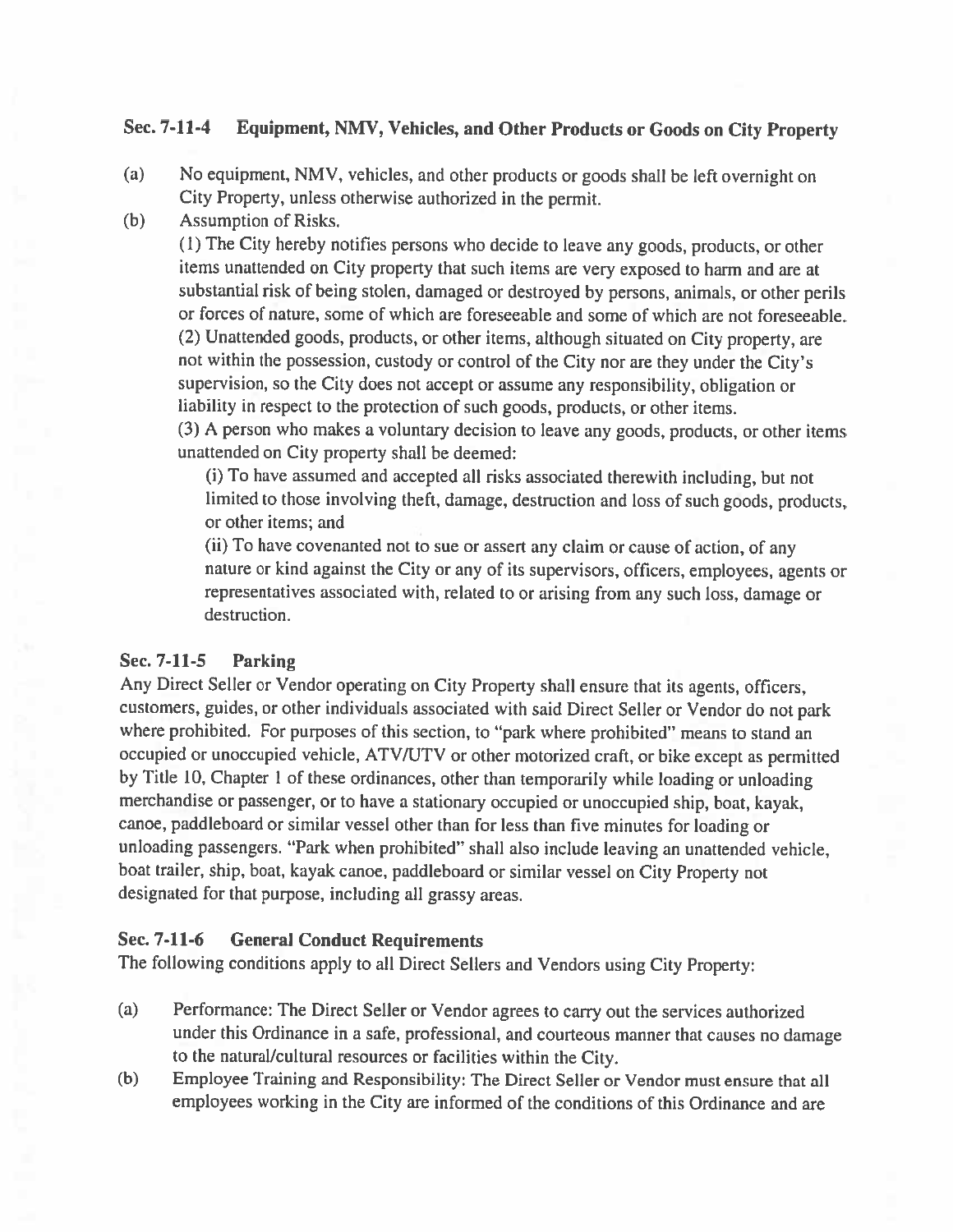adequately trained to safely and competently perform the services authorized and comply with the conditions of this Ordinance. In the event of a violation or infraction, responsibility and liability will generally be placed upon the holder of the CAP or responsible Direct Seller or Vendor, including citations, warnings, and fines. However, the City retains the right to cite, warn, and fine employees associated with a Direct Seller or Vendor.

- Behavior and Conduct: The Direct Seller or Vendor and all persons employed by the  $(c)$ Direct Seller or Vendor who work within City are required to exercise professional courtesy in their interactions with clients, visitors, City employees, volunteers, and other commercial operators. The Direct Seller or Vendor will routinely review and promptly correct the conduct of any of its employees whose actions or activities are considered by the City to be inconsistent with (1) the safety and enjoyment of City residents and landowners, visitors/ tourists, and clients; (2) the protection of City resources and/or facilities; and/or (3) the professional reputation of the City.
- $(d)$ Third Party Aggregators: A Third-Party Aggregator is defined as an online merchant that sells a product or service that they do not own. CAP Holders may not use any Third-Party Aggregator website that has not been approved in writing by the City. To request permission to use a Third-Party Aggregator to sell trips and/or services that occur within the City, the Vendor must submit a written request to the City Clerk that includes the Third-Party Aggregator website URL and a copy of the Terms of Agreement for use of the Third-Party Aggregator service. Please be advised that the evaluation process and final decision may take up to 45 days, so the Direct Seller or Vendor must plan accordingly.
- Provision of Services: Only the Direct Seller or Vendor and their registered employees  $(e)$ may provide the services authorized by any CAP. The Direct Seller or Vendor may not sub-contract or otherwise allow outside entities and/or non-registered employees to provide any services within the park boundary. The Direct Seller or Vendor may not employ, partner, or contract with any individual who is a revoked CAP Direct Seller or Vendor, or who had a previous Commercial Use Permit revoked that was issued under a previous version of this ordinance.
- $(f)$ Change of Business Status: A CAP may not be transferred or assigned without the written consent of the City. If the Direct Seller or Vendor is considering a change in the business name, ownership, or legal structure, the Direct Seller or Vendor must notify the City Clerk at least 45 days before the intended change is to take effect. Failure to do so will result in immediate suspension of the CAP until the changes are evaluated by the City.
- Change of Business Contact Information: Direct Seller or Vendor must notify the City  $(g)$ within 10 days of any changes in contact information (mailing address, physical address, website URL, telephone/fax numbers, or email address).
- $(h)$ Use of Area: The Direct Seller or Vendor will not use or be assigned any facilities or portions thereof, located within the City, except as allowed to the general public. For example, a picnic table in a day use area that is intended for recreational use by visitors may not be converted to use as office space for the Direct Seller or Vendor. A CAP does not authorize priority use of City areas. The Direct Seller or Vendor is prohibited from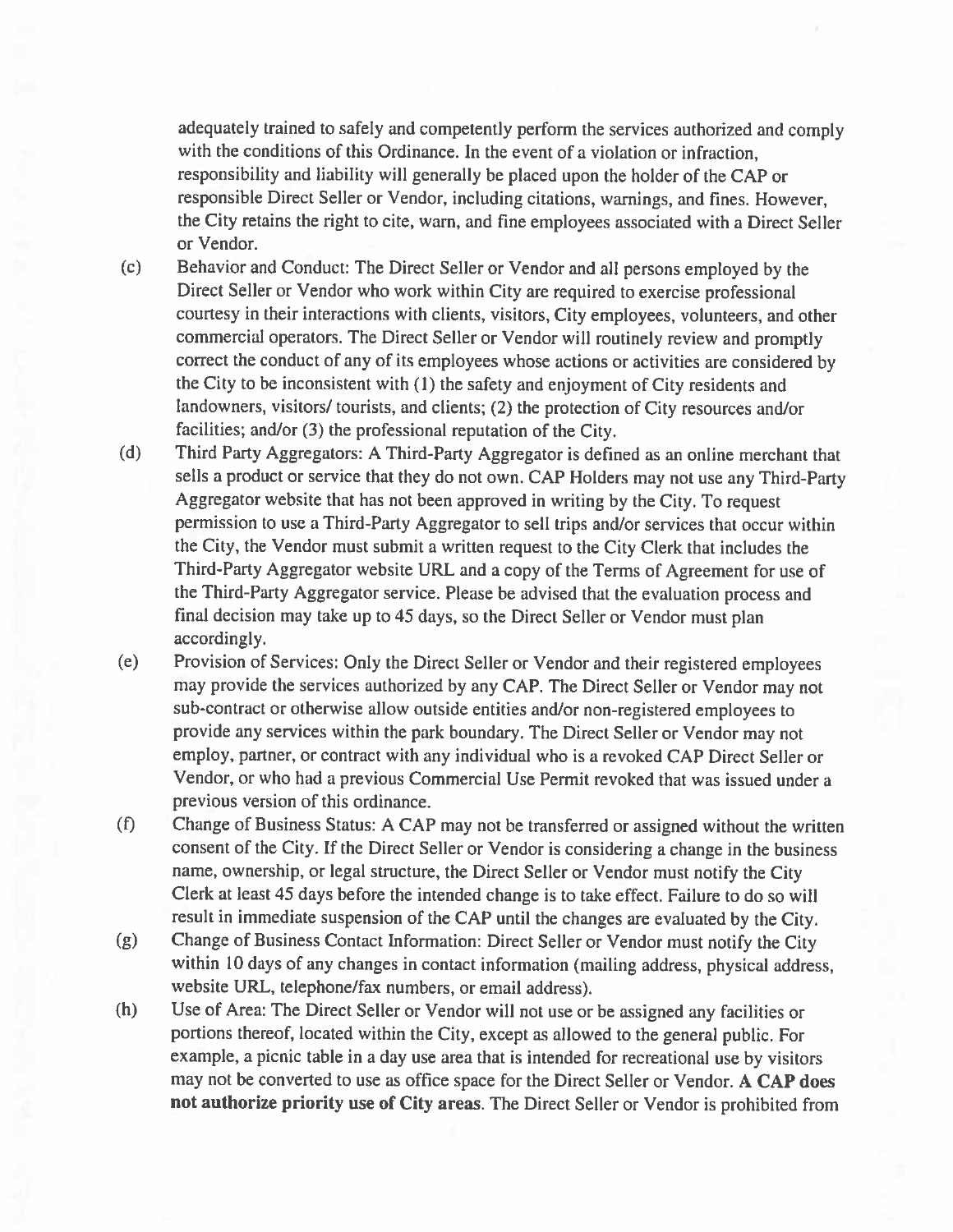blocking access or impeding the flow of traffic along any roads, trails, walkways, greenways, parking lots, stairwell access, beaches, and/or waterways of any City facilities.

- $(i)$ Camping: The Direct Seller or Vendor and/or employees will not camp overnight within the boundaries of the City except if registered in Town or private Campground. Direct Seller or Vendor and registered employees must comply with all camping rules as provided with Section 12 of the City Ordinances.
- Waste: The Direct Seller or Vendor is responsible for the removal of all waste and trash  $(j)$ associated with the commercial activity and is prohibited from depositing commercial waste into the City provided trash containers.
- Employment of Minors: Direct Seller or Vendors with employees under the age of 18 are  $(i)$ required to administer the employment of minor age children in accordance with federal and/or State of Wisconsin Child Labor Laws. The following apply concerning minor age employees registered under this CAP while working within the City:
	- All minor age employees will be at all times under constant, close supervision of a. a responsible adult employee registered under this CAP.
	- Minor age employees will not operate any motorized vessels, heavy machinery, or  $\mathbf b$ . heavy equipment.
	- Minor age employees will not engage in any marine salvage activity or c. underwater operation.
- Vehicle/Vessel Signage: Vehicles and vessels used to provide services on City Property  $\left( \mathbf{l} \right)$ are required to be easily identifiable by signage. Signage may not state, imply, or refer to pricing, services, and/or products provided. Signage will comply with the established guidelines listed below:

Vessels and Vehicles must be marked with company logo or lettering for a. identification purposes.

i. Logo or lettering must be readily identifiable to the naked eye at a distance of 50 feet.

ii. Minimum size of lettering: 2½ inch.

iii. Signage must be visible, clear, legible and of contrasting color.

iv. Logos must be of a unique design and a minimum size of 5 inches by 5 inches.

Identification is limited to company/organization name, logo, and V. telephone number and/or as required by state and/or federal motor carrier regulations.

vi. Signage should be centered on the front door or side window of the vehicle and located in a non-obstructed location on the sides (hull, cabin, or roof) of the vessel.

vii. Signage should be limited to two signs, one per side, tastefully and professionally appropriate to the size and type of vehicle/vessel.

Reporting Accidents/Injuries: The Direct Seller or Vendor is required to report in writing  $(m)$ all non-emergency incidents involving an accident, collision, fire, injury, or other casualty to the City Clerk within 24 hours, regardless of the extent of damages. Filing this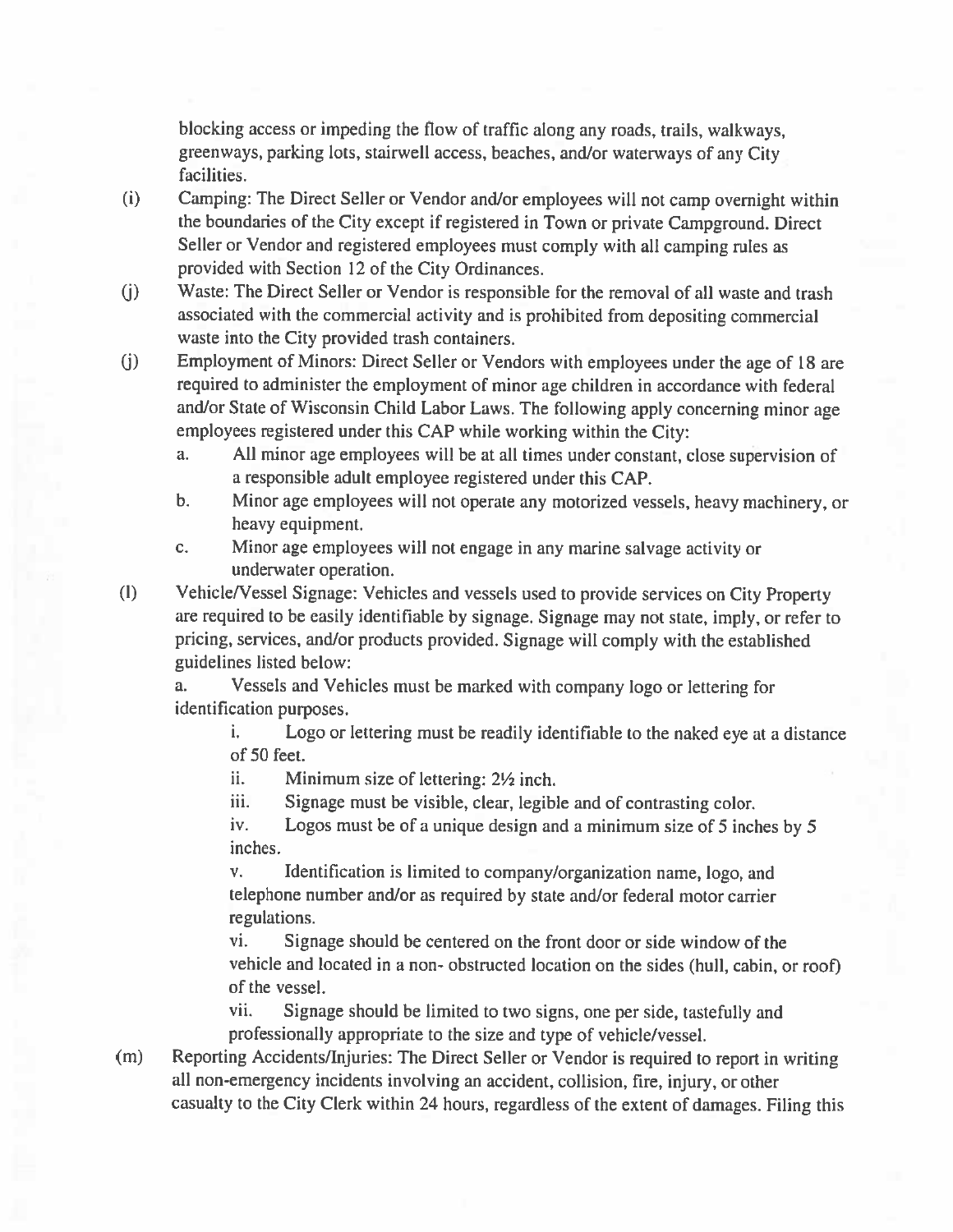report to the City Clerk does not satisfy applicable United States Coast Guard, State, and County accident reporting requirements.

- Supplies/Materials/Storage: The Direct Seller or Vendor shall not stockpile or store any  $(n)$ supplies/materials/equipment on City Property.
- $(0)$ Compliance Inspection: Commercial operations are subject to compliance inspections at any time by the City while operating on City Property.
- Food Service: The Direct Seller or Vendor shall have a valid permit from the Bayfield  $(p)$ County Health Department. Food service provided shall be in accordance with current U.S. Public Health Service Food Code. Food service is subject to inspection by the Bayfield County Public Health and Safety Officer.

 $\mathbf{a}$ . Any food items provided by the Vendor to the clients will only originate from an approved source (i.e., supermarket, grocery store, etc.) unless permitted food truck/stand. The Vendor must ensure that current copies of the Food Handler's Certificate(s) are always on file with the Town. The only exception is for individual pre-packaged food, like a granola bar, that the clients open and consume without any other person handling it.

Other Prohibited Activity: The Direct Seller or Vendor and their employees are  $(q)$ specifically prohibited from the following activities:

> Providing service or support to any commercial film or photography or  $a<sub>z</sub>$ research entity, without first ensuring the entity or agency possesses a valid permit issued by the City.

 $\mathbf{b}$ . Traversing by vehicle anywhere other than on designated roads.

c. Causing any damage and/or harm to any natural, cultural and/or historic resource or facility.

Disturbing or collecting any artifacts by any means and/or any methods. d.

Cutting or creating new trails; marking trails or locations by any means e. including flagging, rock cairns, vegetation, dead wood, chalking.

f. Harassing, capturing, collecting, chasing and/or killing any wildlife.

Feeding wildlife. g.

Entering by vehicle, canoe/kayak/boat/vessel or on foot, any closed areas. h.

Providing alcohol products of any kind to any visitor/client. i.

Climbing on, diving from, or jumping from private property, sea caves, or j. cliffs.

k. Smoking cigarettes, pipes, or e-cigarettes while providing commercial services in the Town.

Using or being under the influence of any alcohol or drugs while  $\mathbf{l}$ . providing commercial services in the Town.

Hours of Operation. Direct Sellers and Vendors may only conduct operations on City  $(r)$ Property between the hours of 7:00 am and one-half hour after sunset, unless otherwise authorized in a CAP or special approval.

Annual Report: On or before December 15, every Direct Seller or Vendor required to  $(s)$ obtain a CAP shall submit an annual report that includes visitor use data and gross receipts for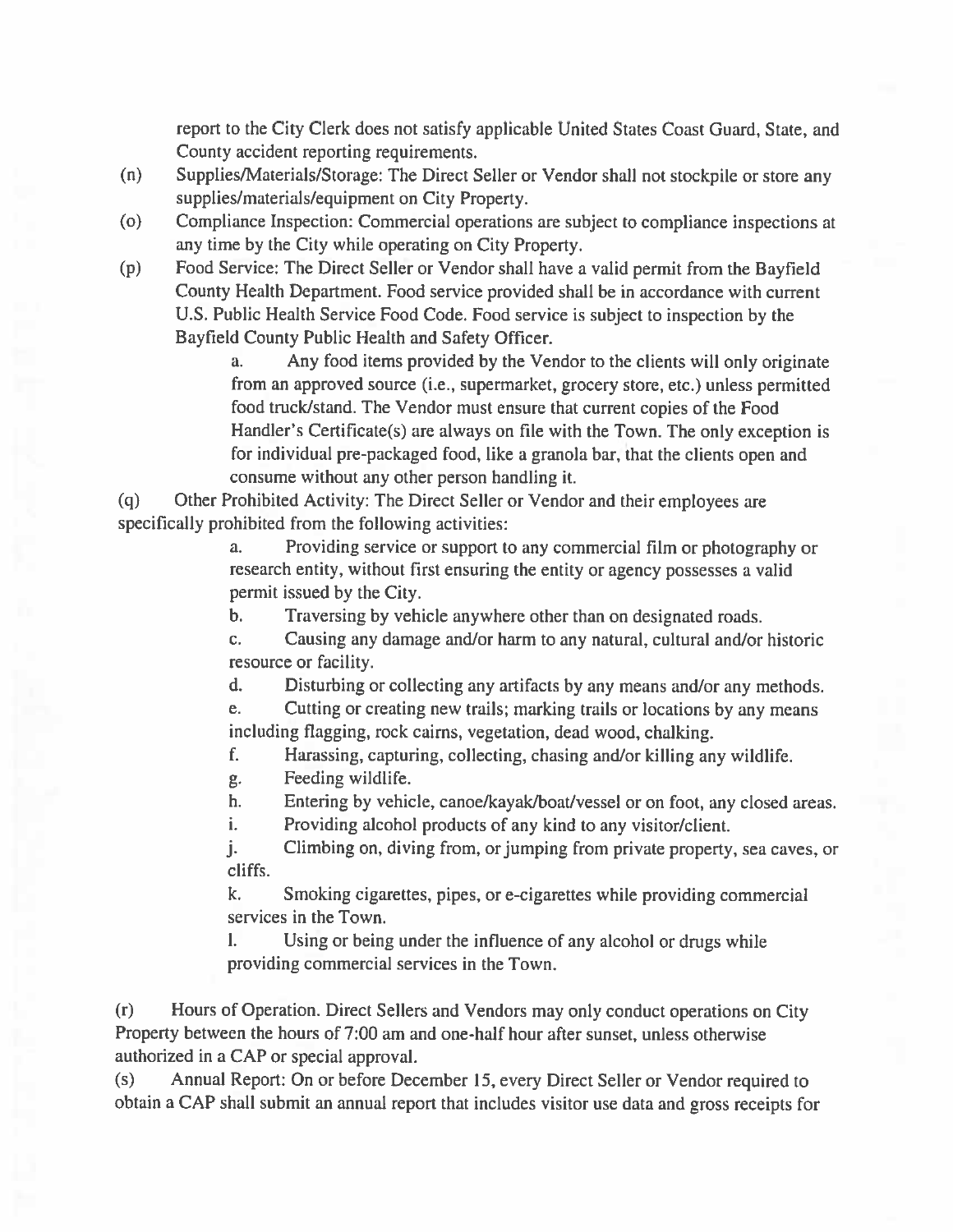the previous operating season. The City Clerk will send a reporting form to each CAP Holder at least 30 days prior to the reporting deadline.

Independent Contractors. If any Direct Seller or Vendor engages the services of other  $(t)$ independent contractors for providing goods or services on City Property, *i.e.* independent guides, the permit holder shall identify the name, contact information, and credentials of said independent contractor. The permit holder must either (i) agree to be responsible for all actions of said independent contractors in assuring compliance with the City of Washburn ordinances, or (ii) said independent contractors must obtain their own CAP for operating on City Property.

### Sec. 7-11-7 **Use of City Waterfront**

Any Direct Seller or Vendor wishing to utilize City Property as a means to access Lake Superior, including but not limited to the Coal Dock, Memorial Park, or West End Park, shall comply with the additional requirements:

No person or group of persons shall utilize, block access to, store goods, items,  $(a)$ accessories, or nonmotorized vessels on, or otherwise encumber more than thirty (30) feet of shoreline on City Property at any time.

No Direct Seller or Vendor shall leave any equipment, goods, paddles, NMVs, or other  $(b)$ items unattended along the waterfront for more than ten (10) minutes at a time.

### Sec. 7-11-8 **Enforcement of Ordinance.**

Issuance of citation to violator. Any law enforcement officer or any other officer or (a) employee of City may, on behalf of the City, issue a citation to any person who is believed to have violated a provision of this ordinance. The penalty for citations issued for violations of this ordinance shall be assessed pursuant to Section 1-1-7 of the City of Washburn Ordinances.

 $(b)$ Each day a violation occurs constitutes a separate offense for which a separate penalty may be imposed.

Revocation of Commercial Authorization Permit. In addition to or in lieu of the issuance  $(c)$ of a citation to a person who is believed to have violated a provision of this ordinance, the City Clerk may provide the holder of a commercial use permit issued by the City with a written notice stating that the City intends to revoke the commercial use permit issued to such person on a date certain, not less than 15 days in the future. Such written notice of intent to revoke a commercial use permit shall be served on the commercial use permit holder by personal service or sent to them by certified mail, return receipt request, at least 15 days before the intended date of revocation of the commercial use permit. A certified mail letter properly addressed and sent to a commercial use permit holder shall be deemed to have been served on the addressee when mailed. Such written notice shall:

(1) Inform the commercial use permit holder of the City's intention to revoke the commercial use permit issued to them, the date of such intended revocation and the specific grounds for such intended revocation; and

(2) Inform the commercial use permit holder that they have a right, prior to the stated date of intended revocation, to file with the City Clerk a written request for a hearing before the Common Council on the issue of such revocation.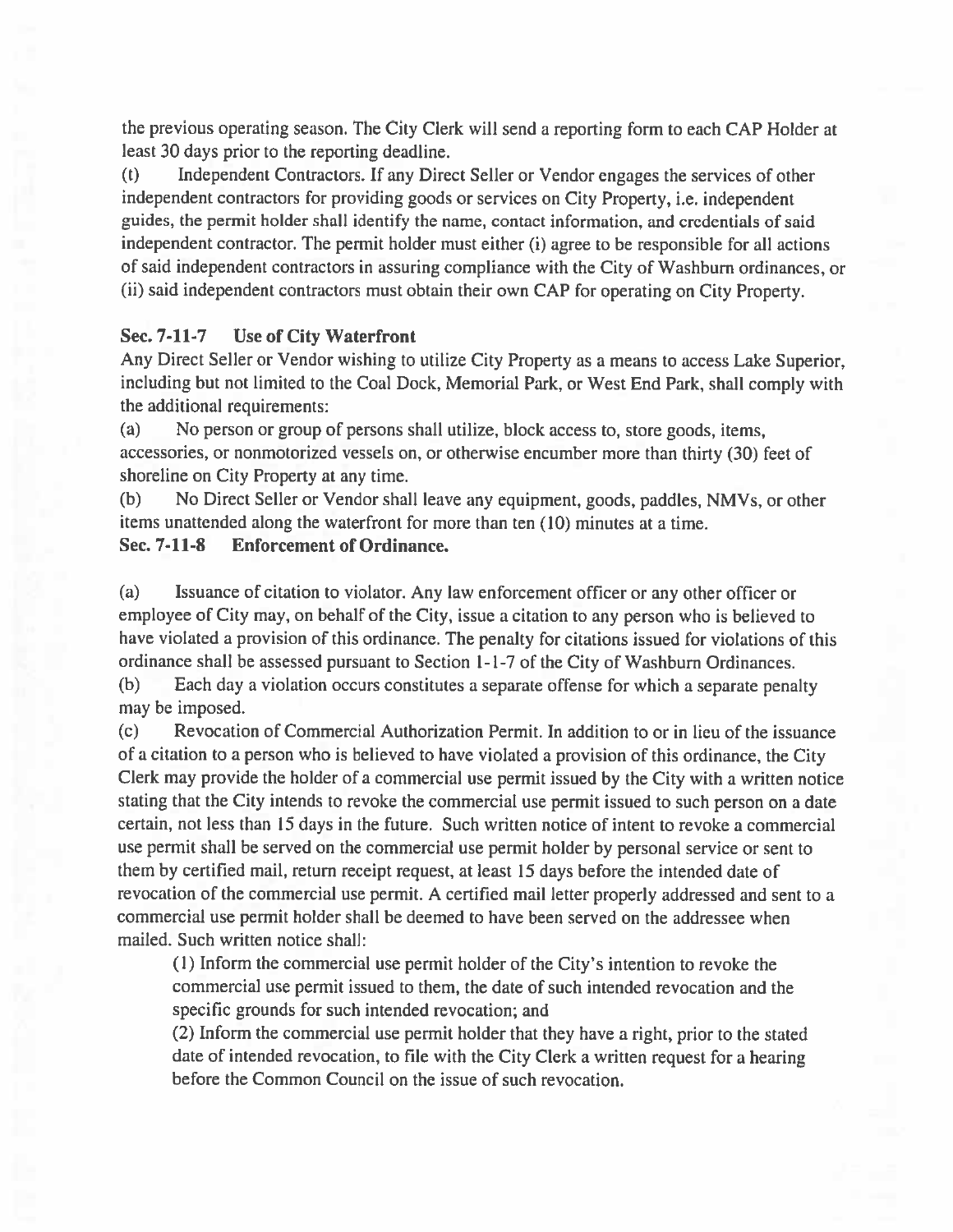(i) If the City Clerk receives a written request for a hearing prior to the intended date of revocation of a commercial use permit, the commercial use permit issued to such person shall not be revoked until the hearing is conducted by the Common Council on such issue.

(ii) A hearing before the Common Council on the issue of whether to revoke a commercial use permit will be conducted, to the extent possible, similar to a hearing before the City Board of Review.

(iii) In the event the Common Council determines that a commercial use permit should be revoked, the Common Council can then also determine at such time whether to bar such person from being issued a commercial use permit in the future for a stated period of time.

(iv) An appeal from the determination of the Common Council under this section shall be by an action for certiorari commenced within 30 days after that party receives the written notice of the Common Council's decision.

2. *Effective Date of Ordinance*. This ordinance shall take effect upon passage and publication.

Attest:

Mary D. Motiff Mayor

Scott J. Kluver **City Clerk** 

Adopted: The contract of the contract of the contract of the contract of the contract of the contract of the contract of the contract of the contract of the contract of the contract of the contract of the contract of the c

Published: The Contract of the Contract of the Contract of the Contract of the Contract of the Contract of the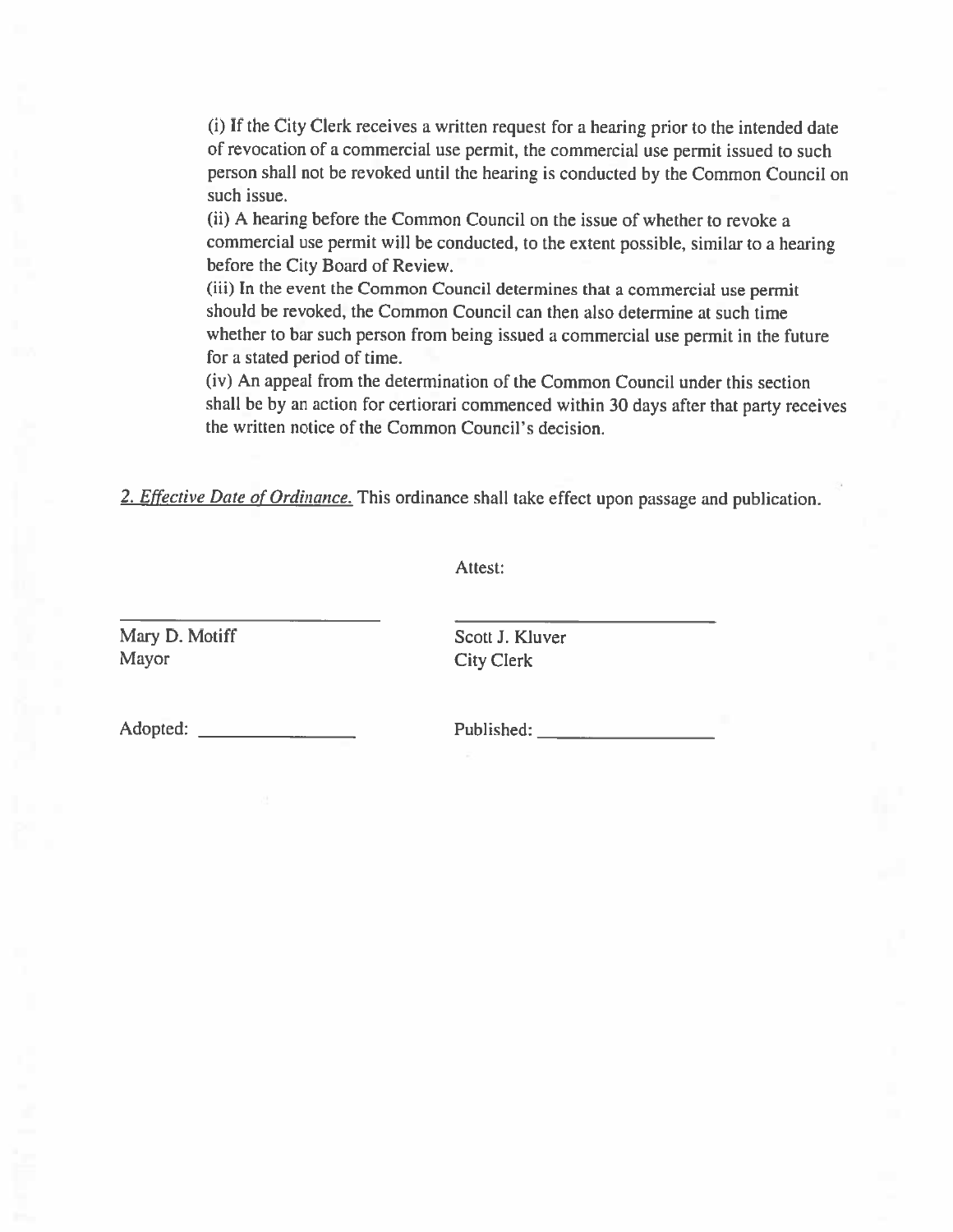# DIRECT SELLER PERMIT APPLICATION INSTRUCTIONS

Tile 7 Section 4 of the Washburn City Code requires that all direct sellers and vendors as defined in Section 7.4.2 (a) to apply for a permit. Each applicant must submit all applications in person at the Washburn City Hall, 119 Washington Avenue, and pay a \$7550.00 application fee. A photo I.D. (preferably a driver's license or state-issued ID card) must be presented to the to the City Clerk's Office at the time of application. There may be a 1-3 business day delay from the time a completed application is received and paid until the time the permit is issued/given to the applicant. If a permit is denied for any reason, the fee paid at the time of application is non-refundable. A permit is valid for the period listed on the application, with exception of particular City sanctioned events; see Ordinance Section 7-4-4 (d) (1).

In addition, businesses that either recruit or use traveling sales crews are also required to register with the Wisconsin Department of Workforce Development's Equal Rights Division and secure sales permits for each crew member. When entering the city, the crew members must have their sales permits stamped by the City Clerk's Office and obtain a City Permit. Each sales member must carry these permits with them and present them upon request by potential customers or police officers. A "traveling sales crew" is defined as two or more individuals who are employed as salespersons or in related support work, who travel together in a group, and who are absent overnight from their permanent places or residence for the purpose of selling consumer goods or services from house to house, on any street, or in public places.

Applicants must comply with Tile 7 Chapter 4 of the City of Washburn Code of Ordinances regulating direct sellers and vendors. Applicants should read this attached Ordinance before submitting their completed application and direct any questions to the City Clerk's Office.

Under Wisconsin law, Chapter 103.23, "No minor under the age of 12 years shall be employed or permitted to work at any street trade". Section 103.25 requires that a minor under the age of 18 years shall not be employed or permitted to work at any street trade unless he/she has obtained a work permit. A copy of the work permit must be attached to this application. Must provide verification of applicable Wisconsin Seller's Permit, Weights & measurer license, and/or food safety license if applicable.

If the applicant intends to operate or conduct business on any City Property, the applicant must also complete the attached Commercial Authorization Permit ("CAP") addendum and comply with all requirements of Title 7, Chapter 11, of the City's Code of Ordinances.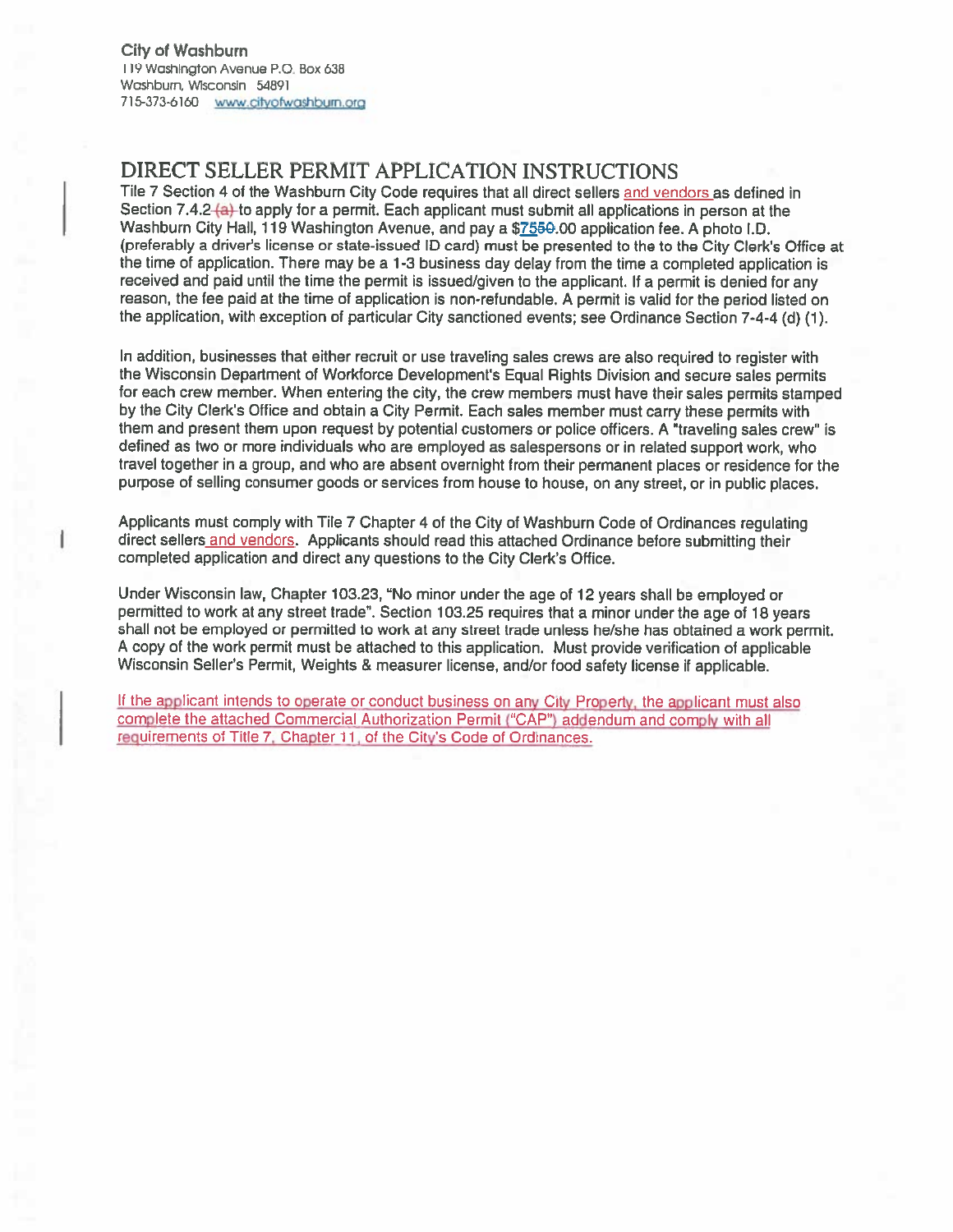# **City of Washburn Direct Seller's Permit Application**

■ Copy of Permit Must Be In Possession During Use ■



| PLEASE PRINT LEGIBLY:<br>NAME OF APPLICANT (Last, First, MI):                                                                                           | WIOCONSIN                                                                                                            |  |                                                                                                                                                                                                                                         |
|---------------------------------------------------------------------------------------------------------------------------------------------------------|----------------------------------------------------------------------------------------------------------------------|--|-----------------------------------------------------------------------------------------------------------------------------------------------------------------------------------------------------------------------------------------|
| PERMANENT ADDRESS OF APPLICANT:                                                                                                                         |                                                                                                                      |  |                                                                                                                                                                                                                                         |
|                                                                                                                                                         |                                                                                                                      |  |                                                                                                                                                                                                                                         |
|                                                                                                                                                         |                                                                                                                      |  |                                                                                                                                                                                                                                         |
| Height: Weight: Color of Hair: Eye Color: ________                                                                                                      |                                                                                                                      |  |                                                                                                                                                                                                                                         |
|                                                                                                                                                         |                                                                                                                      |  |                                                                                                                                                                                                                                         |
|                                                                                                                                                         |                                                                                                                      |  | If you are from out of state, list the name, address and phone number of the hotel/motel/ or temporary residence at<br>which you are staying or address where the applicant can be contacted within seven (7) days of leaving the City: |
| <b>BUSINESS ADDRESS:</b>                                                                                                                                |                                                                                                                      |  |                                                                                                                                                                                                                                         |
|                                                                                                                                                         |                                                                                                                      |  |                                                                                                                                                                                                                                         |
| $E-MAIL:$                                                                                                                                               |                                                                                                                      |  |                                                                                                                                                                                                                                         |
|                                                                                                                                                         |                                                                                                                      |  | DISCRIPTION OF BUSINESS BEING CONDUCTEDAND PROPOSED METHOD OF SERVICE DELIVERY:                                                                                                                                                         |
| DISCRIPTION OF ANY VEHICLE USED BY APPICANT IN CONDUCT OF BUSINESS<br>$\label{eq:MAKE} \text{(MAKE, MODEL, LICENSE PLATE~\#)} \underline{\hspace{2cm}}$ |                                                                                                                      |  |                                                                                                                                                                                                                                         |
|                                                                                                                                                         |                                                                                                                      |  |                                                                                                                                                                                                                                         |
| WHERE YOU LAST ENGAGED IN DIRECT SELLER ACTIVITES:                                                                                                      |                                                                                                                      |  | LIST AT MOST 3 DIFFERENT CITIES, TOWNS, OR VILLAGES AND THE CORISPONDING DATES                                                                                                                                                          |
| Have you ever been convicted of any crime, including citations?  Yes or No<br>If so, when/where/what?                                                   | <u> 2008 - Jan James James James James James James James James James James James James James James James James J</u> |  |                                                                                                                                                                                                                                         |
|                                                                                                                                                         |                                                                                                                      |  |                                                                                                                                                                                                                                         |
|                                                                                                                                                         |                                                                                                                      |  |                                                                                                                                                                                                                                         |
|                                                                                                                                                         |                                                                                                                      |  |                                                                                                                                                                                                                                         |
|                                                                                                                                                         | FOR OFFICE USE ONLY:                                                                                                 |  | ____________________________________                                                                                                                                                                                                    |
| DATE PAID:                                                                                                                                              |                                                                                                                      |  |                                                                                                                                                                                                                                         |
| TYPE OF IDENTIFCATION: STATE___________ ID NUMBER_<br><b>COMMENTS:</b>                                                                                  |                                                                                                                      |  | <u> 1980 - Johann Stein, marwolaethau (b. 1980)</u>                                                                                                                                                                                     |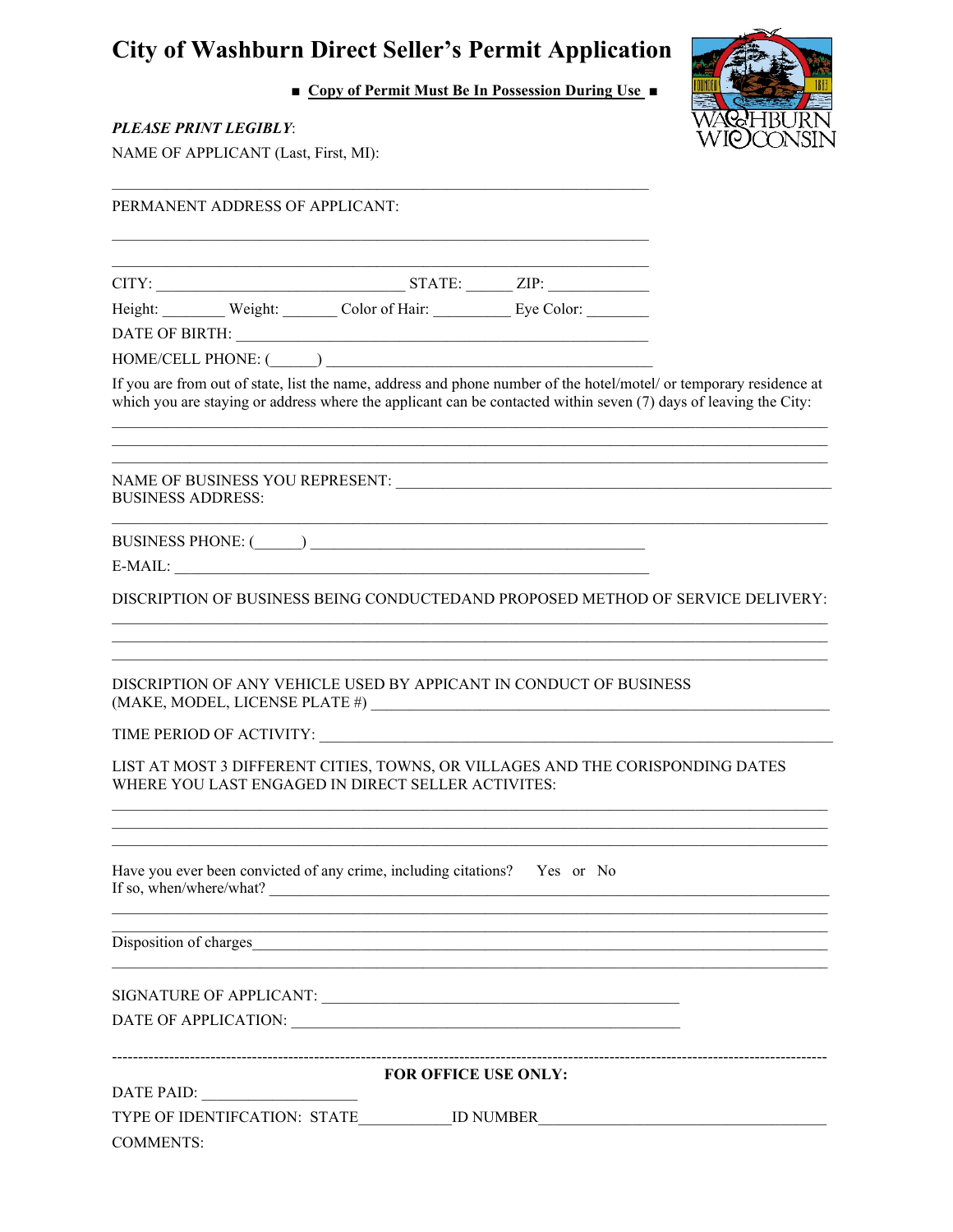**CITY OF WASHBURN 119 Washington Avenue** P.O. Box 638 Washburn, WI 54891



715-373-6160 715-373-6161 FAX 715-373-6148

# **COMMERCIAL AUTHORIZATION PERMIT FOR CITY PROPERTY**

 $(Code 7-11-1 through 8)$ 

| (Add additional Sheet if necessary) |  |
|-------------------------------------|--|

**Desired Hours of Operation:** 

Provide a Copy of a Certificate of Insurance with the City of Washburn listed as additional insured ú, with minimal individual liability coverage of \$500,000 and \$1,000,000 aggregate coverage, or greater insurance as required for specific uses.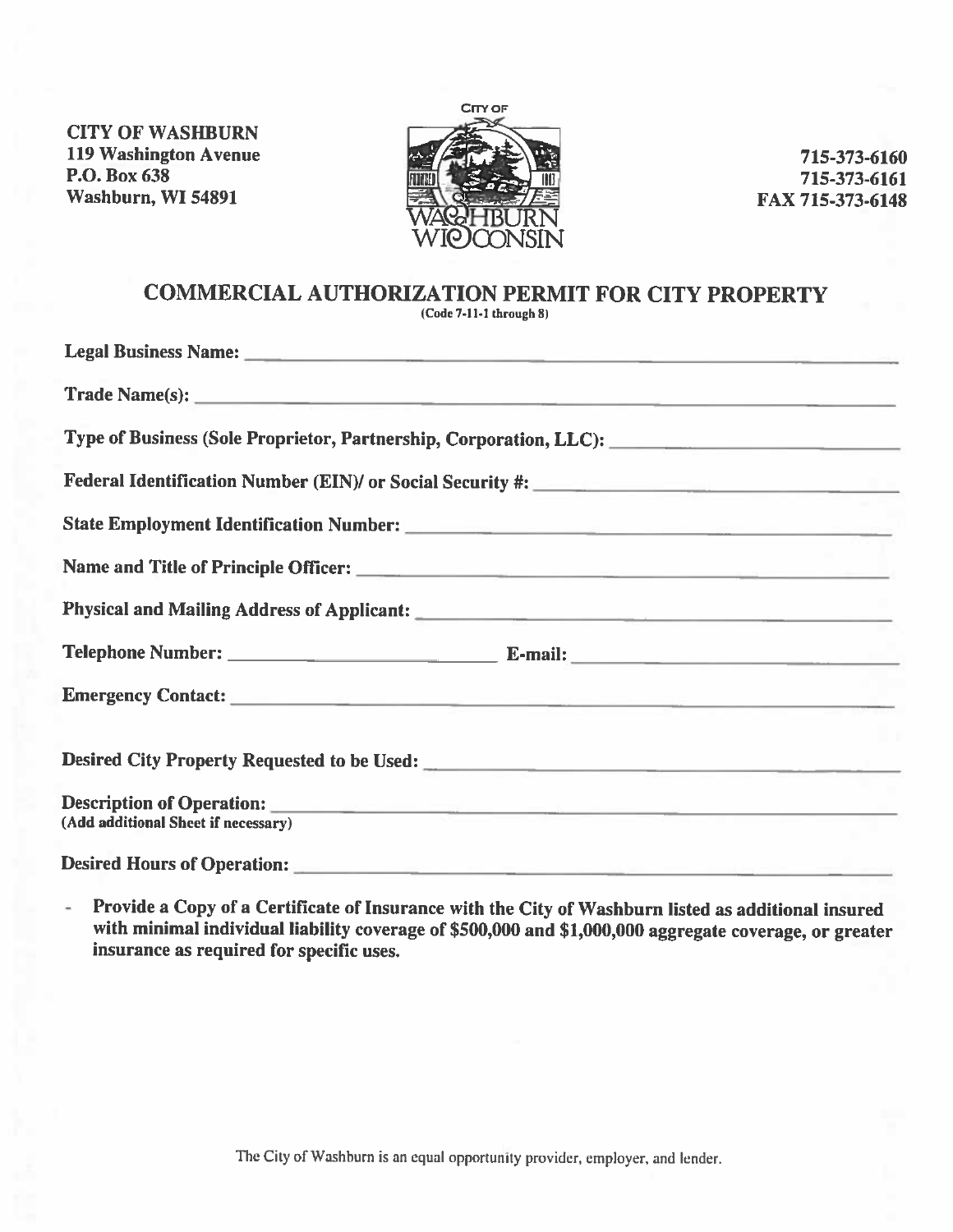# APPLICATION FOR COMMERCIAL AUTHORIZATION PERMIT --- Page 2

Commercial Authorization Permit (CAP) authorizes businesses to provide certain services within the boundary of parks and other City owned property. The CAP is a privilege subject to the supervision of designated employees and officials of the City of Washburn. Specific terms and conditions apply based on the nature of the commercial use of City property and the impact on other public activity. The terms of issuing a CAP include but are not limited to the following:

- 1. Unless otherwise indicated on the permit, the CAP shall expire on December 31<sup>st</sup> of the year issued, unless otherwise provided in the permit.
- 2. The CAP will define the specific activities permitted and not permitted including the boundaries. Unless otherwise stated on the permit, the permittee can apply to operate between the hours of 7:00 a.m. and one-half hour after sunset.
- 3. The CAP may define minimum health and safety measures that must be maintained in the conduct of business.
- 4. There is no right or guarantee of renewal. Permittee must reapply for a new CAP for succeeding periods upon expiration of the current CAP.
- 5. A non-refundable application and monitoring fee applies and is determined by the City based on the type of business activity, duration and potential impact City services that may be required.
- 6. The Permittee agrees to comply with all Federal, State, County and City of Washburn laws, regulations and ordinances.
- 7. The City does not grant exclusive use of the City Property.
- 8. The Permittee acknowledges and agrees the City of Washburn, it's agents or employees are not a party to the business activity. The Permittee is solely responsible for any loss, damage, injury or death claim resulting from the use of City owned property in the conduct of business and will indemnify and defend the City of Washburn against all such claims. The Permittee must provide a general liability Certificate of Insurance naming the City of Washburn as an "additional insured" in the amount of not less than \$500,000 per occurrence and \$1,000,000 aggregate. Depending on the business activity, the City may require additional insurance.
- 9. The Permittee is responsible for maintaining order and cleanliness as a result of the use of City property. This includes removal and disposal of trash and debris generated as a result of the business activity or customers.
- 10. Once issued, the CAP is not transferable and cannot be assigned to another party.
- 11. The Permittee is prohibited from knowingly giving false information and to do so is considered a breach of condition of the CAP and grounds for revocation.
- 12. Commercial business activity is prohibited on City owned property unless a CAP has been granted.
- 13. The Washburn City Common Council may waive any or all requirements for a CAP for authorized public events.

I have read municipal code 7-11, and the standard conditions listed on this application form. I also understand that I may be required to submit supplemental information as may be required elsewhere in the zoning code for my particular request. The information that I have submitted on this application is true and accurate to the best of my knowledge.

Date: the contract of the contract of the contract of the contract of the contract of the contract of the contract of the contract of the contract of the contract of the contract of the contract of the contract of the cont

Filing Fee: The filing fee is due at the time of submitting the application. A receipt of the fee payment shall be attached to this application form and shall serve as the application submission date. The filing fee for CAP shall be in addition to the \$75 charged for a direct seller's permit. If a CAP is for a period of less than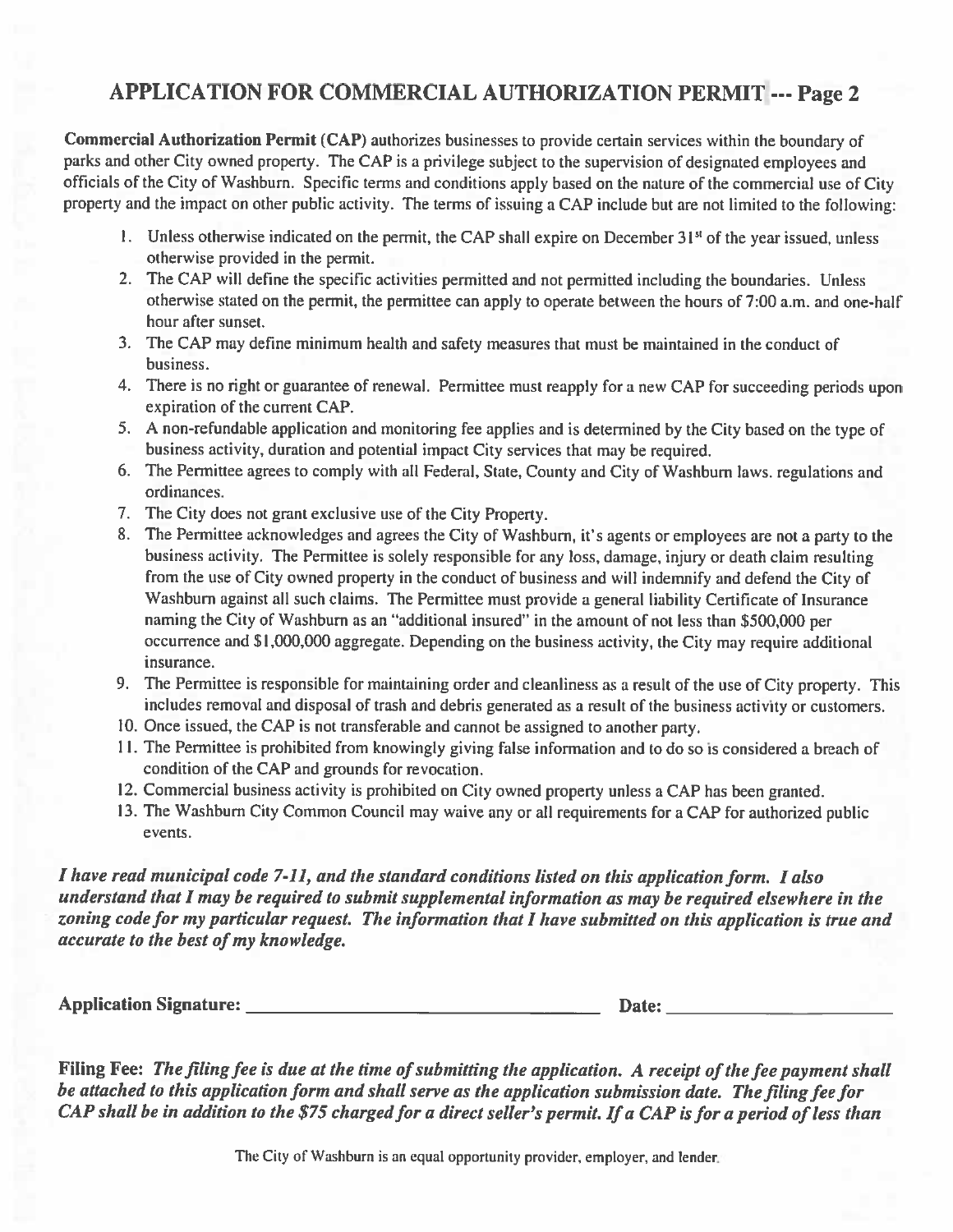one year, the permit holder is only required to pay one annual direct seller's permit fee, in addition to the subsequent amount of the daily, weekly, or monthly CAP fees, i.e. a daily vendor does not have to pay a direct seller fee for each day of operation, but would pay a separate daily fee for the CAP use of City Property.

## Fee Schedule OPTIONS AVAILABLE FOR FEE SCHEDULES

| Daily                              | \$30  |
|------------------------------------|-------|
| Weekly                             | \$50  |
| Monthly                            | \$175 |
| Yearly (except Guided Kayak Tours) | \$500 |
| <b>Guided Kayak Tours (Yearly)</b> | \$750 |

\*\* After completing the annual report required in Ordinance § 7-11-6(s), any permit holder that has gross receipts that do not exceed twice the value of the permit fee shall be refunded 50% of the permit fee paid. If the permit holder applies for another permit in a subsequent year, the permit fee may be reduced or waived to be proportionate to the gross receipts of the permit holder.

|                                    | <b>Non-Waterfront Parks</b> | <b>Waterfront Parks</b> |
|------------------------------------|-----------------------------|-------------------------|
| Daily                              | \$5                         | \$30                    |
| Weekly                             | \$25                        | \$50                    |
| <b>Monthly</b>                     | \$75                        | \$200                   |
| Yearly (except Guided Kayak Tours) | \$300                       | \$500                   |
| <b>Guided Kayak Tours (Yearly)</b> |                             | \$750                   |
| Guided Kayak Tours (Daily)         |                             | \$100 per day           |

# **OFFICE USE ONLY**

Date of Review: <u>the contract of Review:</u>

Dates of Approval:

Name and Signature of Approving Official: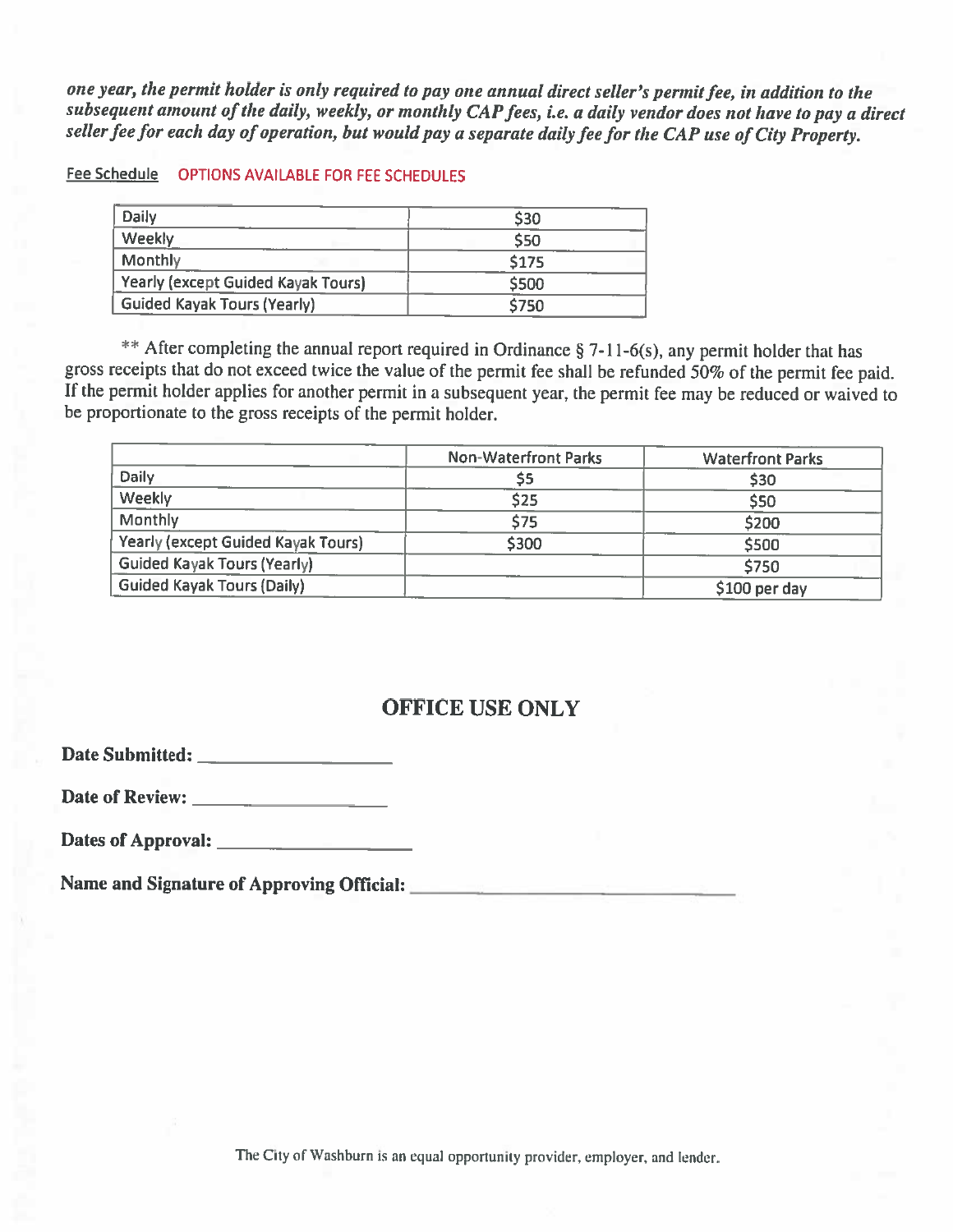# ADDITIONAL CAP REQUIREMENTS

## **GUIDED KAYAK TOURS SPECIFIC CONDITIONS**

The Holder and their employees registered under this Commercial Authorization Permit (CAP) will exercise this privilege subject to all of the following conditions:

Definition of Services Authorized Under This CAP: Guided Kayak Tours consist of guiding clients by kayak on the waters of Lake Superior, maintaining a required continuous presence at all times with the clients as specified below.

- 1. The Holder or registered employee(s) will maintain the required continuous presence with the clients for the entire duration of the scheduled trip. If clients self-transport, the Holder or registered employee(s) will maintain the required continuous presence from the moment of first contact within the City until the clients complete their trip.
- 2. Guiding day use or overnight tours on water for clients to destinations launching from City Property, by means of a seaworthy, non-motorized kayak of sufficient size to adequately and safely move the client on water while carrying the required safety equipment and activity-associated gear and supplies.
- 3. Guides will obtain an up-to-date marine weather forecast and ensure that lake conditions are safe for travel before departure on any portion of a tour.
- 4. Each tour group size is limited to 21 individuals (including guides) with at least one guide for every six clients. Under special circumstances (such as a class trip), Holder may request written permission from the City to increase group size, but these instances should be infrequent. Special conditions may apply.
- 5. Holder must ensure that all clients on Guided Kayak Tours are able to understand basic instructions, can sit upright in a kayak, and can remove spray skirt from kayak in event of capsize.
- 6. The CAP Permit for Guided Kayak Tours shall expire on December 31<sup>st</sup> of the year issued, unless otherwise provided in the permit.
- 7. Daily Permits for Guided Kayak Tours are authorized on City Property if the permit holder is authorized to conduct such guided kayak tours in another municipality, and chooses to use the City as separate launching location on stormy or bad weather days to avoid the bigger open water. Applicants for such daily permits must still apply for a direct seller and CAP permit, which shall include a copy of any permit issued by any other municipality, but are only required to pay daily CAP fees for the days that the outfit actually uses City Property.

Authorized Hours of Operation: The Holder and their employees registered under this CAP will not provide any Guided Kayak Tours between sunset and sunrise and will ensure that all guides and clients will be physically off the waters of Lake Superior by sunset.

Website: Holder must maintain a functioning website with information about their guided kayak tour services. The website must include rates for tours offered, the legal business name as shown on the CAP, a valid physical address for the business, and a working telephone number and email address.

Trip Confirmations: Any trip confirmations that are electronically transmitted to the client must include the legal business name as shown on the CAP and a working telephone number and email address.

## **Required Equipment:**

- 1. Each kayak in the Holder's party shall be equipped with the following:
	- a. Kayak paddle(s)
	- b. Spray skirt $(s)$
	- c. Adequate flotation bags or solid watertight bulkhead
	- d. Bilge pump or bailing device
- 2. All guides and clients are required to wear a properly fitted U.S. Coast Guard (USCG) approved PFD at all times during onwater activities of a Guided Kayak Tour.
- 3. Each traveling group shall have one marine radio, a cell phone, a group first aid kit, one flare kit, one safety throw rope, and one spare paddle for every three kayaks in the group.
- 4. Wet suits are required (to be on hand) for all overnight trips and required to be worn any time the combined air and water temperatures equal less than 120 degrees Fahrenheit.

Guide Certifications: When submitting the Employee/Guide List, Holder must identify guides as one of the four classifications listed below.

1. Apprentice Guide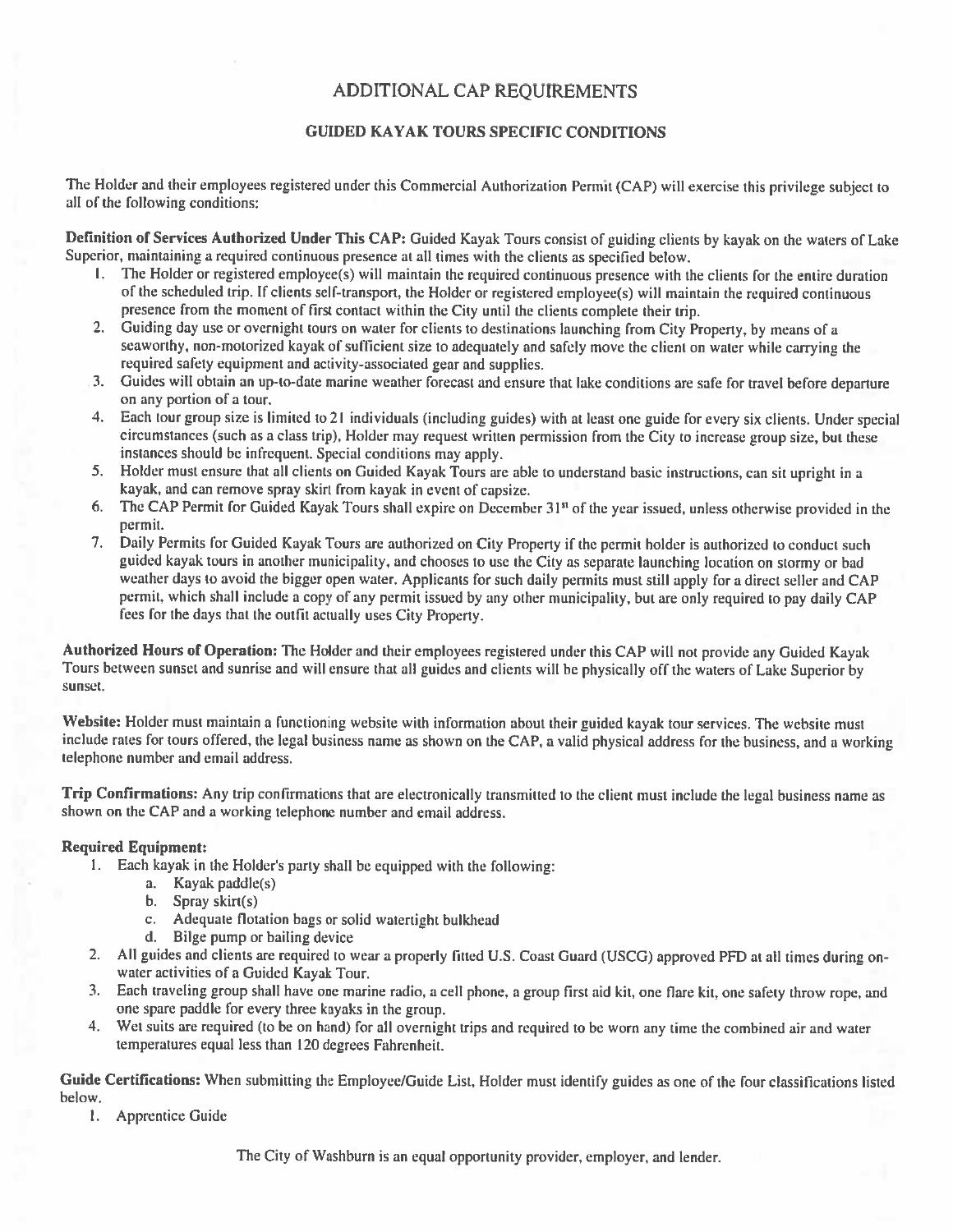- a. Must be at least 14 years old
- b. Must have current First Aid and CPR training
- c. No prior experience of guiding, sea kayaking, or outdoor leadership.
- $d_{\rm t}$ This is considered on the job training.
- e. They may accompany any trip, but they do not qualify as a guide when related to guide/ client ratio, they do count in the group total as it relates to overnight camping trips.

### 2. Assistant Guide

- a. Must be at least 16 years old
- Must have current First Aid and CPR training.  $<sub>b</sub>$ </sub>
- This would be for people that are new to guiding and/ or Lake Superior but have some prior experience sea kayaking  $\mathbf{c}_{\ast}$ and/or outdoor leadership.
- d. Have the skills of ACA Level 2: Essentials of Kayak Touring Skills Assessment (or the equivalent).
- May assist a Senior/ Lead Guide as a second guide on trips with over 6 clients. They may not lead any trips by e. themselves.

## 3. Lead Guide

- a. Must be at least 18 years old
- b. Must have current First Aid and CPR training.
- c. Experienced in the outdoors and has solid sea kayaking skills.
- d. Intermediate level of knowledge of the natural history of the area and paddling experience on Lake Superior or comparable body of water. Good outdoor skills. Prior experience leading groups of various ages and abilities. Prior teaching experience. Considerable personal and professional outdoor experience. Demonstrated experience with complicated decision making, risk management and group management.
- Have the paddling and leadership skills of ACA Level 3: Coastal Kayak Trip Leader (or the equivalent). e.
- $f_{1}$ May lead any day trips by themselves.
- May lead overnight trips with current Wilderness First Aid certification.  $g_{\rm{L}}$
- Senior Lead Guide/Instructor: Holder must identify at least one person as Senior Lead Guide/Instructor. Each Senior Lead 4. Guide/Instructor must present their original certifications to the City Clerk before the beginning of the operating season each year. The Senior Lead Guide/Instructor will be responsible for assessing and verifying the skills of Apprentice Guides, **Assistant Guides, and Lead Guides.** 
	- a. Must be at least 18 years old
	- b. Current Wilderness First Aid and CPR certified
	- c. Are professionals with extensive paddling, physical skill teaching, demonstrated decision making, risk management, outdoor group management and leadership experience (3+ years)
	- d. Certified ACA Level 4: Open Water Coastal Kayaking Instructor (or above) or ACA Level 3: Coastal Kayaking Instructor Trainer (or the equivalents); current and valid certifications must be provided to the City Clerk. (NOTE: Certifications will be verified with the issuing organization.)
	- e. May lead all trips, plus check-out apprentice and assistant guides to qualify for more senior positions and oversee guide trainings.

Safety Briefing: Prior to each tour, the guide will provide a safety briefing for clients. At a minimum, the safety briefing must include:

- 1. Basic paddling instruction
- 2. How to exit the vessel in event of capsize
- 3. Group paddling parameters
- 4. Emergency procedures
- 5. Use of equipment (how to adjust seat, use foot pedals, operation of rudder, must wear PFD)
- 6. Basic understanding of kayak stability and how to maximize it.
- 7. Expected paddling conditions, weather briefing, and approximate route and time frame for the tour.

### **Motorized Support Vessels:**

- 1. Support vessels are authorized and, for safety reasons, can be used to transport visitors/clients.
- 2. Vessels used to provide or support this service will be inspected, equipped, and licensed in accordance with U.S. Coast Guard requirements, applicable federal and state laws and regulations. Vessels will display current state registration or possess a U.S. Coast Guard Declaration.
- 3. The use of motorized vessels will be conducted in accordance with applicable U.S. Coast Guard (USCG) requirements, including, but not limited to operation, vessel capacity, safety equipment, and rules of the road. A minimum of a captains (six pack) license is required in order to transport clients/visitors.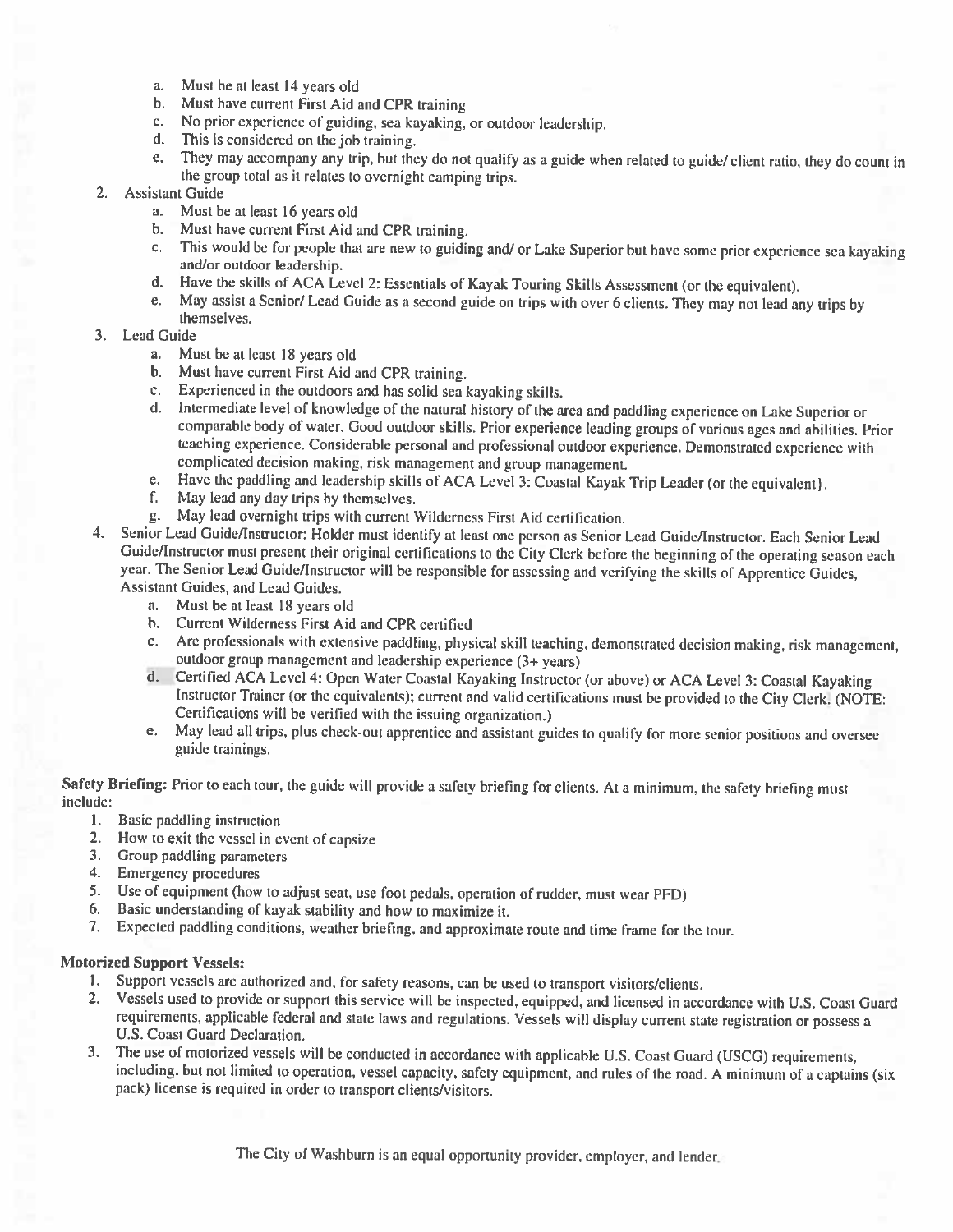4. Motorized vessels will adhere to Uninspected Charter Regulations (Six Packs) for vessels less than 100 gross tons as issued by U.S. Coast Guard. The vessel is subject to boarding and inspection at any time within the City.

## **Vehicles/Trailers:**

- 1. When towing kayak trailers and/or the support vessel, the motorized tow vehicle will be mechanically sound, of sufficient size, horsepower, and brake horsepower, commensurate to the size of the trailer with boat/vessels being towed (or as required by state law) to adequately and safely complete the tow from its place of storage outside the City Property, to designated public launch ramps and return. Total length of vehicle plus trailer must not exceed 45 feet.
- 2. Motor vehicles used to provide this service will be street legal and have current insurance, registration, license, inspection, equipment, and will be properly permitted in accordance with state law. The license will be properly affixed and displayed as required by state law. All motor vehicles used to transport kayaks and/or clients in the City must be registered and insured in the name of the CAP Holder/business entity to whom this CAP is issued.
- 3. Trailers used to transport kayaks and the support vessel will be in sound mechanical condition, appropriately sized, and configured for the type of vessel being towed, with all lights and equipment in good working order. The trailer will be properly connected to the tow vehicle at all times.

## Permits and/or Licenses: Holder is required to possess the following:

- 1. For operators of motorized support vessels, the Holder must provide current copies of the U.S. Coast Guard License(s) to the City for filing as part of the CAP.
- 2. When providing vehicle transportation for visitors/clients within the boundaries of the City, the Holder will ensure all employees under this CAP performing services as drivers are currently qualified to perform the service, possess a valid driver's license, and that a copy of the valid driver's license is on file with the City. A Commercial Driver's License (CDL) is required for operation of motor vehicles that have the capacity to carry 16 or more passengers, including the driver.

Use of Area: The Holder will not use or be assigned any facilities or portions thereof, located within the City, except as allowed to the general public. For example, a picnic table in a day use area that is intended for recreational use by visitors may not be converted to use as office space for the CAP Holder. This CAP does not authorize priority use of park areas. The Holder is prohibited from blocking access or impeding the flow of traffic along any roads, trails, walkways, greenways, parking lots, stairwell access, beaches, and/or waterways of any City facilities. Once safety briefing is complete and the tour is underway, any surplus equipment/supplies (wet suits, PFDs, etc.) must be properly stored in/on the Holder's vehicle or trailer or transported out of the City. It is acceptable for kayaks to be staged on the beach, but they must not be left unattended, must not encumber more than thirty (30) feet of shoreline, and must be removed from the park at the end of each day.

Congestion: CAP Holders are expected to work cooperatively and professionally to (1) stagger launch times to avoid congestion at the City Property and (2) stage kayaks on beach to minimize any negative impacts to beachgoers.

Overnight Stay (Camping): The Holder and their employees registered under this CAP will not stay overnight within the boundaries of the City while engaged in the commercial activities unless the Holder is registered at a Campground or Lodging facility.

Reporting Requirements: In addition to the annual CAP report that is required of all CAP Holders, the Guided Kayak Tours CAP shall also submit a monthly visitor use report that includes number of trips, number of clients, launch point, destination, and number of day trips vs. overnight trips. The report for each month of operation will be due on the 15th day of the following month. The City Clerk will provide a form for this reporting.

Additional Insurance Requirements: CAP Holders engaged in Guided Kayak Tours shall provide a copy of a Certificate of Insurance with the City of Washburn listed as an additional insured with minimum individual liability coverage of \$1,000,000 and \$2,000,000 aggregate coverage.

Additional Information Required: CAP Holders engaged in Guided Kayak Tours shall provide the City with the following information:

- 1. Number and type of watercraft being used.
- List of all guides/employees/contractors used in association with the Guided Kayak Tours, including proof of CPR and guide  $2.$ training certification.
- 3. A manifest of all persons on the water must be maintained and readily available to emergency service personnel upon request.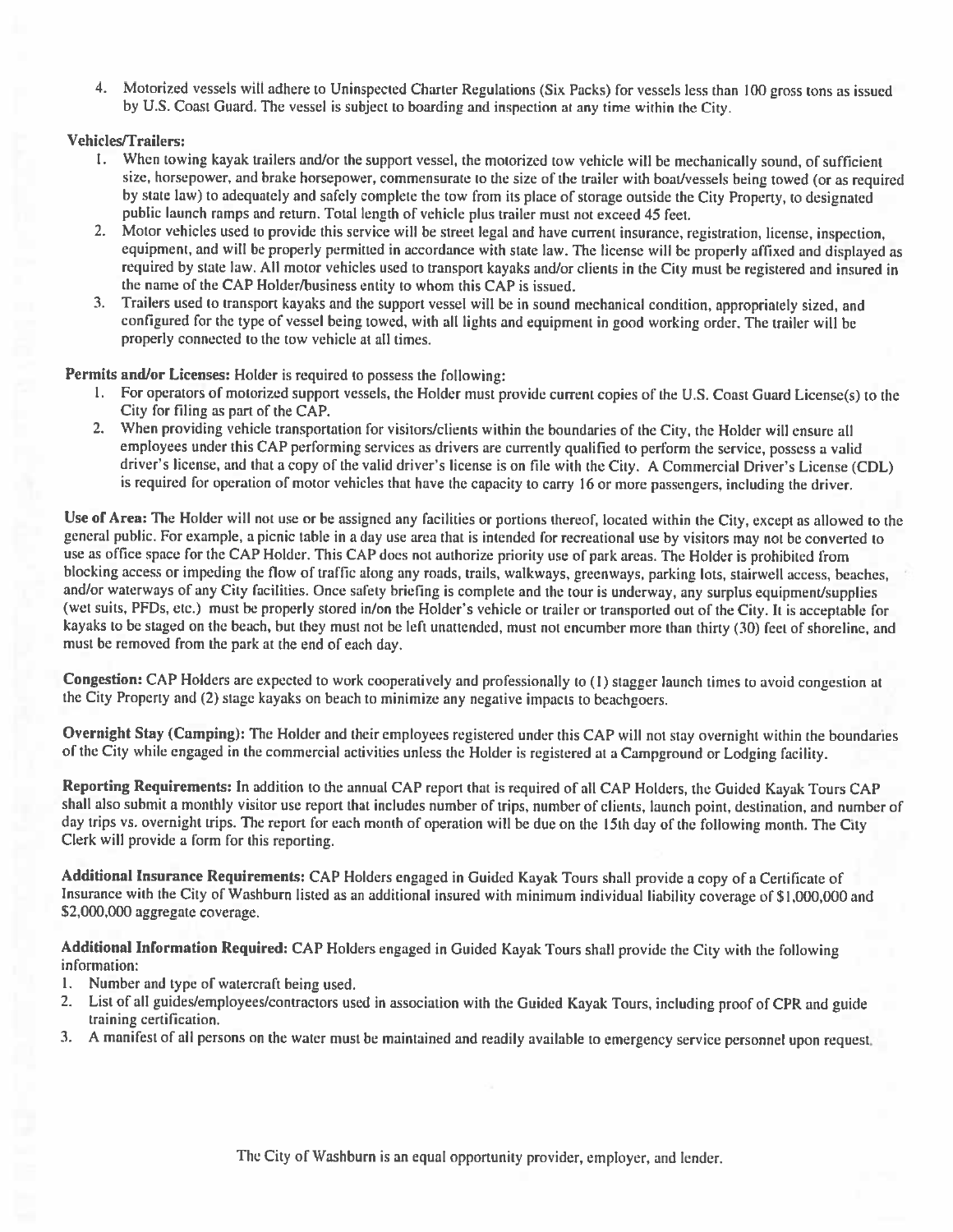| December 15, 2020           | <b>CITY OF WASHBURN PARKS COMMITTEE MEETING</b>                                                                                                                                |
|-----------------------------|--------------------------------------------------------------------------------------------------------------------------------------------------------------------------------|
| 5:30 PM                     | In-person and Video Conference Call due to Covid-19 pandemic                                                                                                                   |
| <b>Members Present:</b>     | Kyleleen Bartnick, Jamie Cook, Angel Croll, Erika Lang,<br>Jennifer Maziasz (Council rep)                                                                                      |
| <b>Municipal Personnel:</b> | City Administrator Scott Kluver, City Attorney Max Lindsey,<br>Assistant City Administrator Tony Janisch, Public Works Director<br>Gerry Schuette, Council Member Mary McGrath |

# **Call to Order**

Meeting was called to order at 5:33 pm by Maziasz. All 5 members confirmed present.

# Approval of the October 20, 2020 Parks Committee Meeting Minutes

Motion made by Cook to the approve minutes from October 20, 2020, second by Croll. Motion carried unanimously.

# **Updates from Public Works Department**

Public Works Director Gerry Schuette introduced himself to the committee. He and Janisch gave the following updates:

- . The Public Works Department is doing planning for 2021.
- . The artesian wells have been improved. One is now enclosed which helps minimize wind and ice exposure. And a pipe was installed on the artesian well that is on a concrete basin. The City as well as the Chamber of Commerce would still like to improve access at the artesian wells.
- Waterline improvements were completed at Memorial Park.
- . The shower at West End Park that is available for people with physical challenges to use is in the process of being upgraded.
- The dock work is almost finished, with signage and final tasks to be completed in the spring.
- . For the ice-skating rink, the plan is to open the rink this winter, but the warming building will remain closed due to Covid19. The City is looking at timers for the lights since there will be no attendant. The Washburn School has indicated that it will purchase a plastic liner for the rink. The City is looking at ice skate rental options, such as seasonal rental since there will be no rentals from the warming building.
- . Washburn City Council approved starting comprehensive planning, which the recreation plan will also be a part. The Parks Committee will help with the recreation plan.

# Update on Implementation of the Walking Trail Land Management Plan

- . Janisch reported that the City received the grant contract/agreement from Wisconsin Coastal Management Program signaling that the funds have been awarded and the project can now begin.
- . Maziasz gave Public Works Director Schuette a brief overview of needs and opportunities along the walking trail and the City property adjacent to it as well as the goals of the grant project.
- . Parks Committee members briefly discussed organizing a community presentation about the project (30-45 minutes) which could occur outside of a Parks Committee meeting. Maziasz and Lang will work on this.
- . Lang volunteered to meet with Schuette and any of the public works staff to review the project and walk the area.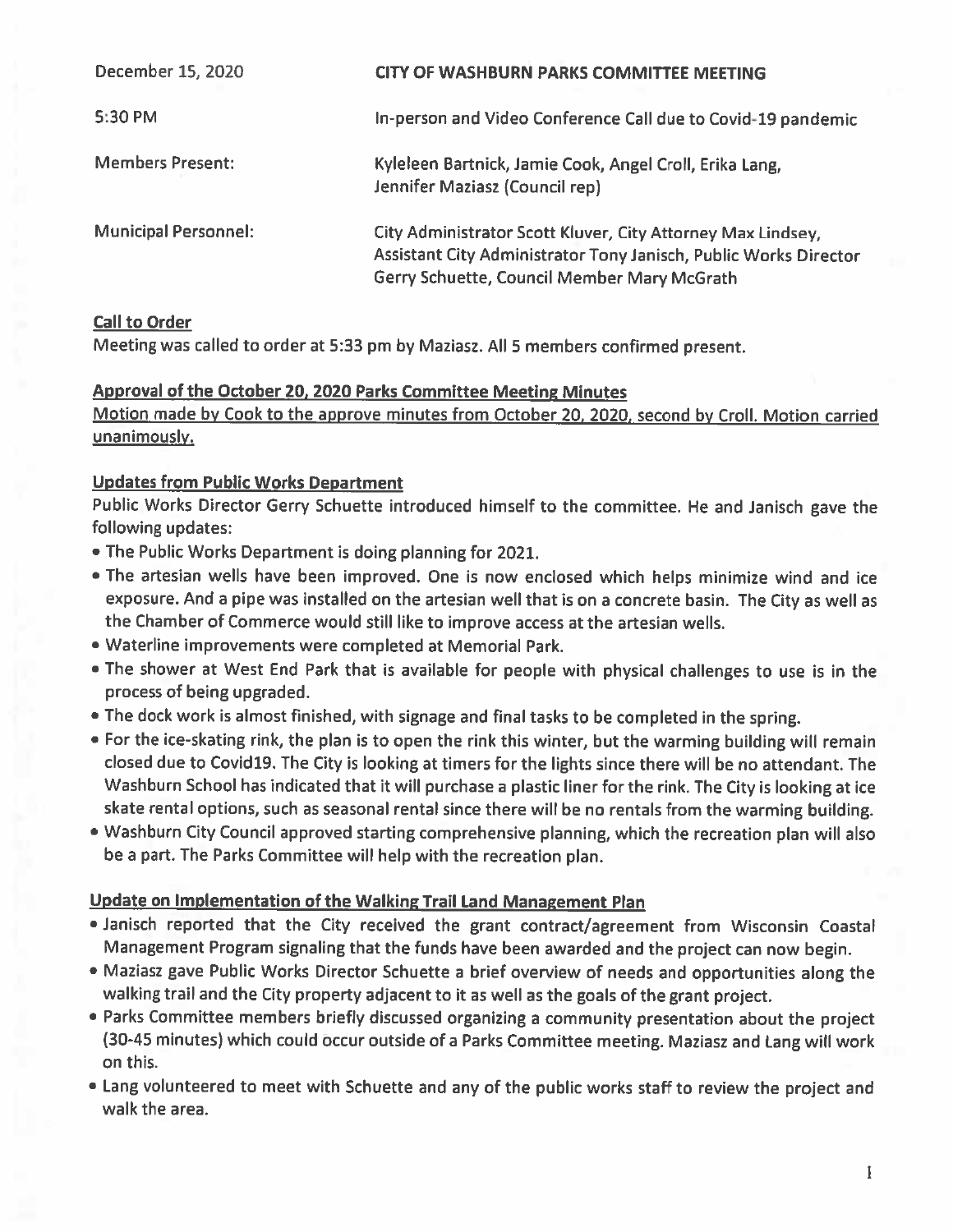- Lang will work with Janisch to put together a contract for the invasive plant removal/control work that an experienced contractor will complete starting this winter.
- . Lang and Cook will also work on brainstorming types and potential designs for the interpretive signage that is part of the grant funded project. They will bring forth ideas to the Parks Committee. Other organizations will also be consulted for their ideas such as Washburn Heritage Association.

## **Discussion & Action of Commercial Activity on City Property**

Cook, Kroll, and Maziasz have been working on this with others including Kluver, Janisch, and Mayor Motiff. They did a lot of research and learned what other cities/towns have done and how that is working. Max Lindsey, the City's attorney, drafted an ordinance that was shared with the Parks Committee. Lindsey presented the draft ordinance and Parks Committee members (excluding Bartnick as she wanted to avoid any perceived conflict of interest with her employer) and City staff discussed several points, all of which is summarized below. For a more complete list and review of the discussion, interested parties should contact City staff for the recording of the Parks Committee meeting.

- . There is a Direct Seller Permit Application. The City of Washburn requires all direct sellers and vendors as defined in Tile 7 Section 4 to apply for a permit. Basically, if you are doing any business on City property, you need a direct seller permit.
- . In addition to a direct seller permit, some businesses and/or organizations may need to apply for a commercial use activity permit as outlined by the Commercial Use Activity Ordinance which is being discussed today and will be further discussed at an upcoming City Council meeting.
- . In creating a Commercial Use Activity Ordinance, the City used examples from other communities and organizations around the area. They want to make sure we are not being too stringent. That being said, in speaking with other communities, they learned that there is no way to predict every scenario.
- In receiving a commercial use activity permit, this does not give a business exclusive use of city property in said location.
- . Looking at the definition of City Property, Parks Committee members would recommend that the ordinance not pertain to the use of City streets and sidewalks.
- . Regarding exemptions depending on frequency of use and number of people, Parks Committee members believe that it should be based on the number of people per day as that is easier to track than a monthly amount.
- . We should make sure we include language about whether workers are employees vs. independent contractors and define those terms.
- . Regarding fee structure, it does not seem to make sense to charge a group that uses a spot a few times a year the same amount that a group that uses a spot many times a year would be charged. \$750 seems a bit high and additional levels should be explored by the City Council. Some organizations charge a flat fee and then require a performance fee at the end of the season based on how the company used that space and how they did financially.
- Regarding time period, no matter when a business would apply for a commercial use activity permit, does it make sense that it would only be good until the end of the year?
- . Regarding businesses/organizations which would be exempt from the ordinance, Parks Committee members recommend that these be non-profit organizations, religious, or educational organizations. Parks Committee members would prefer to see groups such as the Tennis Club, North Coast Sailing, Little League, and other like-organizations exempt. They would of course still have to follow general conduct requirements when using City property. Additionally, it might be best for these organizations to have a separate recreational agreement with the City for use of City property.